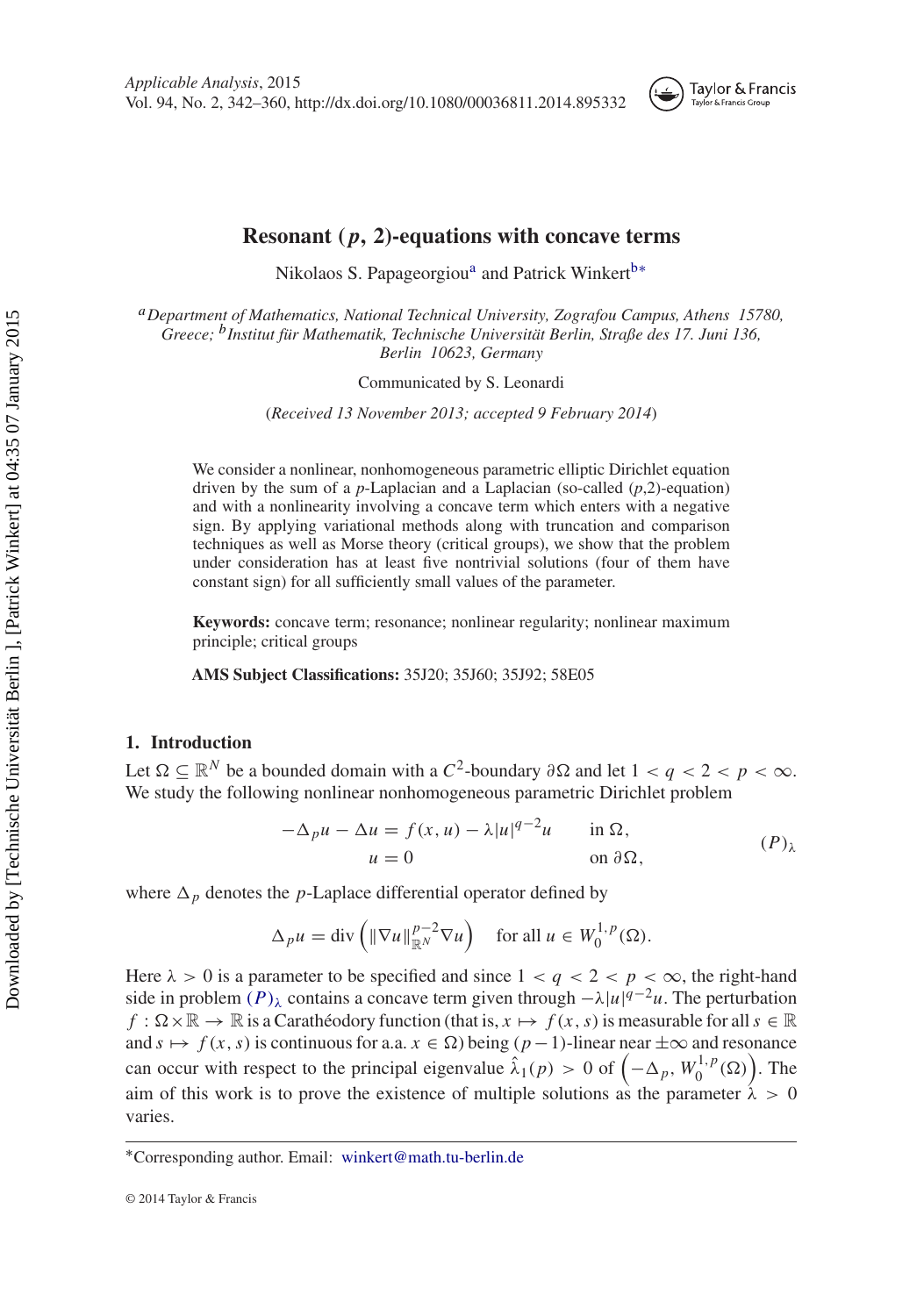*Applicable Analysis* 343

The study of elliptic problems with concave nonlinearities started with the seminal work of Ambrosetti et al. [\[1](#page-17-0)], who examined a semilinear equation driven by the Dirichlet Laplacian and with a parametric reaction of the special form

<span id="page-1-0"></span>
$$
f(s) = \lambda |s|^{q-2} s + |s|^{r-2} s, \tag{1.1}
$$

.

where

$$
1 < q < 2 < r < 2^* = \begin{cases} \frac{2N}{N-2} & \text{if } N \ge 3\\ +\infty & \text{if } N = 1, 2 \end{cases}
$$

In [\(1.1\)](#page-1-0), we have the competing effects of two distinct nonlinearities of different nature meaning that there is a concave term  $\lambda |s|^{q-2}$ s and also a convex one  $|s|^{r-2}$ s. The authors of [\[1\]](#page-17-0) were interested to find positive solutions and proved that the problem has two positive solutions provided  $\lambda > 0$  is sufficiently small. Additional results for problems with combined nonlinearities as above were obtained by Bartsch and Willem [\[2](#page-17-1)], Li et al. [\[3](#page-17-2)], and Wang [\[4](#page-17-3)]. Extensions to equations driven by the Dirichlet *p*-Laplacian can be found in García Azorero et al. [\[5\]](#page-17-4), Gasiński and Papageorgiou [[6](#page-17-5)], Guo and Zhang [\[7](#page-17-6)], Hu and Papageorgiou [\[8\]](#page-17-7), and Marano and Papageorgiou [\[9](#page-17-8)]. In all of the aforementioned works, the parametric concave term enters in the reaction with a positive sign. In our problem  $(P)_{\lambda}$ , the parametric concave term appears in the reaction with a negative sign. This produces a different geometry for the problem and therefore leads to a different multiplicity theorem. Semilinear problems with such a concave term were investigated by de Paiva and Massa [\[10](#page-18-0)], Papageorgiou and Rădulescu [[11](#page-18-1)], and Perera [\[12\]](#page-18-2).

We mention that equations involving the sum of a *p*-Laplacian and a Laplacian (also known as (*p*, 2)-equations) arise in mathematical physics; see, for example, the works of Benci et al. [\[13\]](#page-18-3) (quantum physics) and Cherfils and Il'yasov [\[14](#page-18-4)] (plasma physics).

Our approach is variational based on critical point theory coupled with suitable truncation and comparison techniques as well as Morse theory (critical groups). In the next section, for the reader's convenience, we review the main mathematical tools that we will use in the sequel.

#### **2. Preliminaries**

Let *X* be a Banach space and  $X^*$  its topological dual while  $\langle \cdot, \cdot \rangle$  denotes the duality brackets to the pair  $(X^*, X)$ .

*Definition 2.1* The functional  $\varphi \in C^1(X)$  fulfills the Palais-Smale condition (the PS-condition for short) if the following holds: Every sequence  $(u_n)_{n>1} \subseteq X$  such that  $(\varphi(u_n))_{n\geq 1}$  is bounded in  $\mathbb R$  and  $\varphi'(u_n) \to 0$  in  $X^*$  as  $n \to \infty$ , admits a strongly convergent subsequence.

<span id="page-1-1"></span>This compactness-type condition on  $\varphi$  leads to a deformation theorem which is the main ingredient in the minimax theory of the critical values of  $\varphi$ . A basic result in that theory is the so-called mountain pass theorem.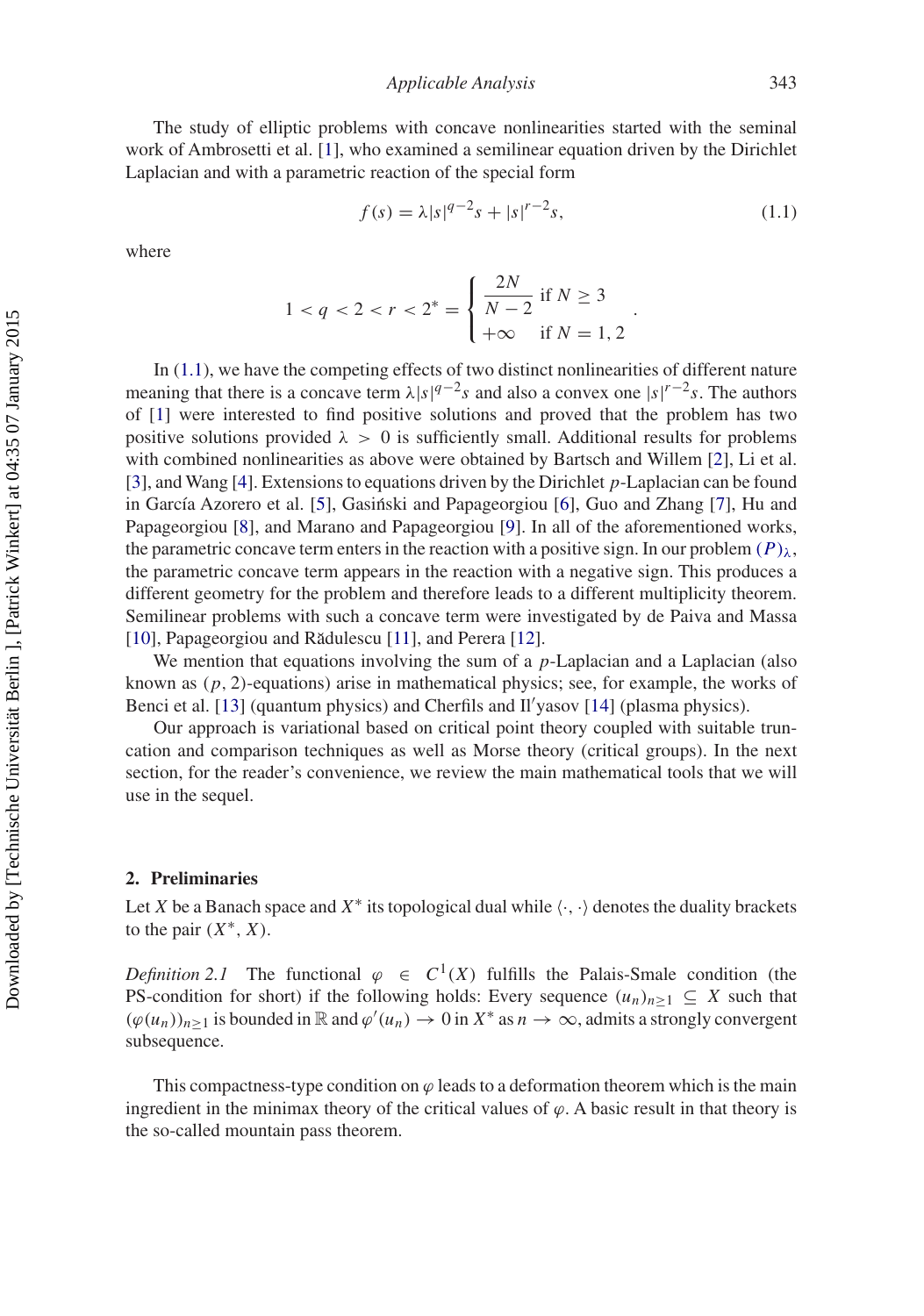THEOREM 2.2 Let  $\varphi \in C^1(X)$  be a functional satisfying the PS-condition and let  $u_1, u_2 \in X$ ,  $||u_2 - u_1||_X > \rho > 0$ ,

$$
\max{\{\varphi(u_1), \varphi(u_2)\}} < \inf{\{\varphi(u) : \|u - u_1\|_X = \rho\}} =: m_\rho
$$

*and*  $c = \inf_{\gamma \in \Gamma} \max_{0 \le t \le 1} \varphi(\gamma(t))$  *with*  $\Gamma = \{ \gamma \in C([0, 1], X) : \gamma(0) = u_1, \gamma(1) = u_2 \}.$ *Then*  $c \geq m_\rho$  *with c being a critical value of*  $\varphi$ *.* 

In the analysis of problem  $(P)_{\lambda}$  in addition to the Sobolev space  $W_0^{1,p}(\Omega)$ , we will also use the ordered Banach space

$$
C_0^1(\overline{\Omega}) = \left\{ u \in C^1(\overline{\Omega}) : u \big|_{\partial \Omega} = 0 \right\}
$$

and its positive cone

$$
C_0^1(\overline{\Omega})_+ = \left\{ u \in C_0^1(\overline{\Omega}) : u(x) \ge 0 \text{ for all } x \in \overline{\Omega} \right\}.
$$

This cone has a nonempty interior given by

$$
\operatorname{int}\left(C_0^1(\overline{\Omega})_+\right) = \left\{ u \in C_0^1(\overline{\Omega}) : u(x) > 0 \,\forall x \in \Omega, \text{ and } \frac{\partial u}{\partial n}(x) < 0 \,\forall x \in \partial \Omega \right\},\
$$

where  $n = n(x)$  is the outer unit normal at  $x \in \partial \Omega$ .

Throughout this paper we denote the norm of  $W_0^{1,p}(\Omega)$  by  $|| \cdot ||_{W_0^{1,p}(\Omega)}$  and thanks to the Poincaré inequality it holds  $||u||_{W_0^{1,p}(\Omega)} = ||\nabla u||_p$  for all  $u \in W_0^{1,p}(\Omega)$ , where  $||\cdot||_p$  stands for the usual  $L^p$ -norm. The norm of  $\mathbb{R}^N$  is denoted by  $\|\cdot\|_{\mathbb{R}^N}$  and  $(\cdot, \cdot)_{\mathbb{R}^N}$  stands for the inner product of  $\mathbb{R}^N$ .

Let  $f_0: \Omega \times \mathbb{R} \to \mathbb{R}$  be a Carathéodory function satisfying a subcritical growth with respect to the second argument, that is

$$
|f_0(x,s)| \le a(x) \left(1 + |s|^{r-1}\right) \quad \text{ for a.a. } x \in \Omega \text{ and all } s \in \mathbb{R},
$$

with  $a \in L^{\infty}(\Omega)_{+}$ , and  $1 < r < p^*$ , where  $p^*$  is the critical exponent of p given by

$$
p^* = \begin{cases} \frac{Np}{N-p} & \text{if } p < N, \\ +\infty & \text{if } p \ge N. \end{cases}
$$

Let  $F_0(x, s) = \int_0^s f_0(x, t) dt$  and let  $\varphi_0 : W_0^{1, p}(\Omega) \to \mathbb{R}$  be the  $C^1$ -functional defined by

$$
\varphi_0(u) = \frac{1}{p} \|\nabla u\|_p^p + \frac{1}{2} \|\nabla u\|_2^2 - \int_{\Omega} F_0(x, u) dx.
$$

The next result is a special case of a more general theorem of Aizicovici et al. [\[15\]](#page-18-5) and essentially is an outgrowth of the nonlinear regularity theory (see Ladyzhenskaya and Ural'tseva [\[16\]](#page-18-6), Lieberman [\[17\]](#page-18-7)).

<span id="page-2-0"></span>THEOREM 2.3 *If*  $u_0 \in W_0^{1,p}(\Omega)$  is a local  $C_0^1(\overline{\Omega})$ -minimizer of  $\varphi_0$ , i.e. there exists  $\rho_0 > 0$ *such that*

$$
\varphi_0(u_0) \le \varphi_0(u_0 + h) \quad \text{for all } h \in C_0^1(\overline{\Omega}) \text{ with } ||h||_{C_0^1(\overline{\Omega})} \le \rho_0,
$$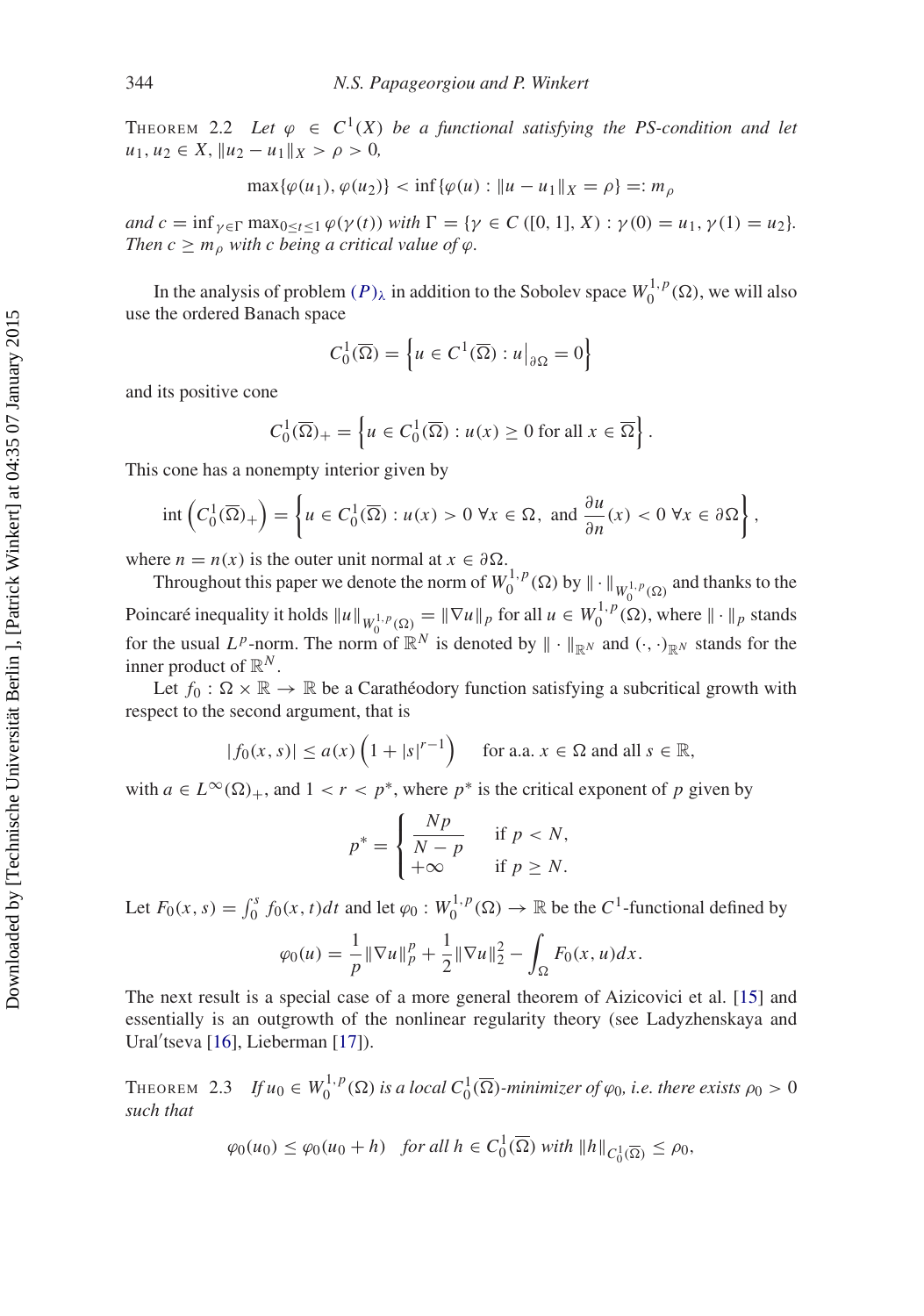*then*  $u_0 \in C_0^{1,\beta}(\overline{\Omega})$  *for some*  $\beta \in (0, 1)$  *and*  $u_0$  *is also a local*  $W_0^{1,p}(\Omega)$ *-minimizer of*  $\varphi_0$ *, i.e. there exists*  $\rho_1 > 0$  *such that* 

$$
\varphi_0(u_0) \le \varphi_0(u_0 + h) \quad \text{for all } h \in W_0^{1,p}(\Omega) \text{ with } ||h||_{W_0^{1,p}(\Omega)} \le \rho_1.
$$

*Remark 1* The first result in this direction was obtained by Brezis and Nirenberg [\[18\]](#page-18-8). Subsequently, important extensions were proved by García Azorero et al. [\[5](#page-17-4)], Guo and Zhang [\[7](#page-17-6)], and Winkert [\[19](#page-18-9)].

Given  $1 < r < \infty$ , we denote by  $\Delta_r : W_0^{1,r}(\Omega) \to W^{-1,r'}(\Omega)$  with  $\frac{1}{r} + \frac{1}{r'} = 1$  the *r*-Laplacian defined by

<span id="page-3-0"></span>
$$
\langle \Delta_r u, v \rangle = \int_{\Omega} \|\nabla u\|_{\mathbb{R}^N}^{r-2} (\nabla u, \nabla v)_{\mathbb{R}^N} dx \quad \text{for all } u, v \in W_0^{1,r}(\Omega). \tag{2.1}
$$

If  $r = 2$ , then  $\Delta_r = \Delta$  becomes the well-known Laplace operator and we have  $\Delta \in$  $\mathcal{L}(H_0^1(\Omega), H^{-1}(\Omega))$ , where  $\mathcal{L}(H_0^1(\Omega), H^{-1}(\Omega))$  denotes the vector space of all bounded linear operators from  $H_0^1(\Omega)$  into  $H^{-1}(\Omega)$ . The next proposition summarizes the main properties of the map  $-\Delta_r$  (see Gasinski and Papageorgiou [[20\]](#page-18-10)).

<span id="page-3-2"></span>Proposition 2.4 *If*  $\Delta_r : W_0^{1,r}(\Omega) \to W^{-1,r'}(\Omega)$  *with*  $1 < r < \infty$ ,  $\frac{1}{r} + \frac{1}{r'} = 1$ , is *defined by* [\(2.1\)](#page-3-0)*, then*  $\Delta_r$  *is bounded (in the sense that it maps bounded sets to bounded sets), continuous, strictly monotone (hence maximal monotone) and of type (S)*+*, i.e. if*  $u_n \rightharpoonup u$  *in*  $W_0^{1,p}(\Omega)$  *and*  $\limsup_{n\to\infty} \langle -\Delta_r u_n, u_n - u \rangle \leq 0$ *, then*  $u_n \to u$  *in*  $W_0^{1,p}(\Omega)$ *.* 

Let  $\hat{\lambda}_1(p)$  be the first eigenvalue of the negative Dirichlet *p*-Laplacian  $\left(-\Delta_p, W_0^{1,p}(\Omega)\right)$ which has the subsequent properties:

•  $\hat{\lambda}_1(p)$  is positive, simple, and isolated;



<span id="page-3-1"></span>
$$
\hat{\lambda}_1(p) = \inf \left[ \frac{\|\nabla u\|_p^p}{\|u\|_p^p} : u \in W_0^{1,p}(\Omega), u \neq 0 \right].
$$
 (2.2)

The infimum in [\(2.2\)](#page-3-1) is realized on the one-dimensional eigenspace whose elements do not change sign which easily follows from the representation in [\(2.2\)](#page-3-1). Denote by  $\hat{u}_1(p)$ the *LP*-normalized eigenfunction (i.e.  $\|\hat{u}_1(p)\|_p = 1$ ) associated to  $\hat{\lambda}_1(p)$ , the nonlinear regularity theory implies that  $\hat{u}_1(p) \in C_0^1(\overline{\Omega})$  and the usage of the nonlinear maximum principle (see Gasinski and Papageorgiou [[20,](#page-18-10) p.737–738]) yields  $\hat{u}_1(p) \in \text{int}\left(C_0^1(\overline{\Omega})_+\right)$ .

In addition to  $\hat{\lambda}_1(p) > 0$ , the Lusternik–Schnirelmann minimax scheme gives a whole strictly increasing sequence  $(\hat{\lambda}_k(p))_{k \geq 1}$  of eigenvalues of  $(-\Delta_p, W_0^{1,p}(\Omega))$  such that  $\hat{\lambda}_k(p) \rightarrow +\infty$  as  $k \rightarrow \infty$ . If  $p \neq 2$ , we do not know if this sequence exhausts the whole spectrum of  $(-\Delta_p, W_0^{1,p}(\Omega))$  but in case  $N = 1$  (ordinary differential equations) or  $p = 2$  (linear eigenvalue problem), the answer is positive. In the case  $p = 2$ , we denote by  $E(\hat{\lambda}_k(2))$ ,  $k \ge 1$ , the finite-dimensional eigenspace corresponding to the eigenvalue  $\hat{\lambda}_k(2)$ . Applying classical regularity theory, we have that  $E\left(\hat{\lambda}_k(2)\right) \subseteq C_0^1(\overline{\Omega})$  for all  $k \geq 1$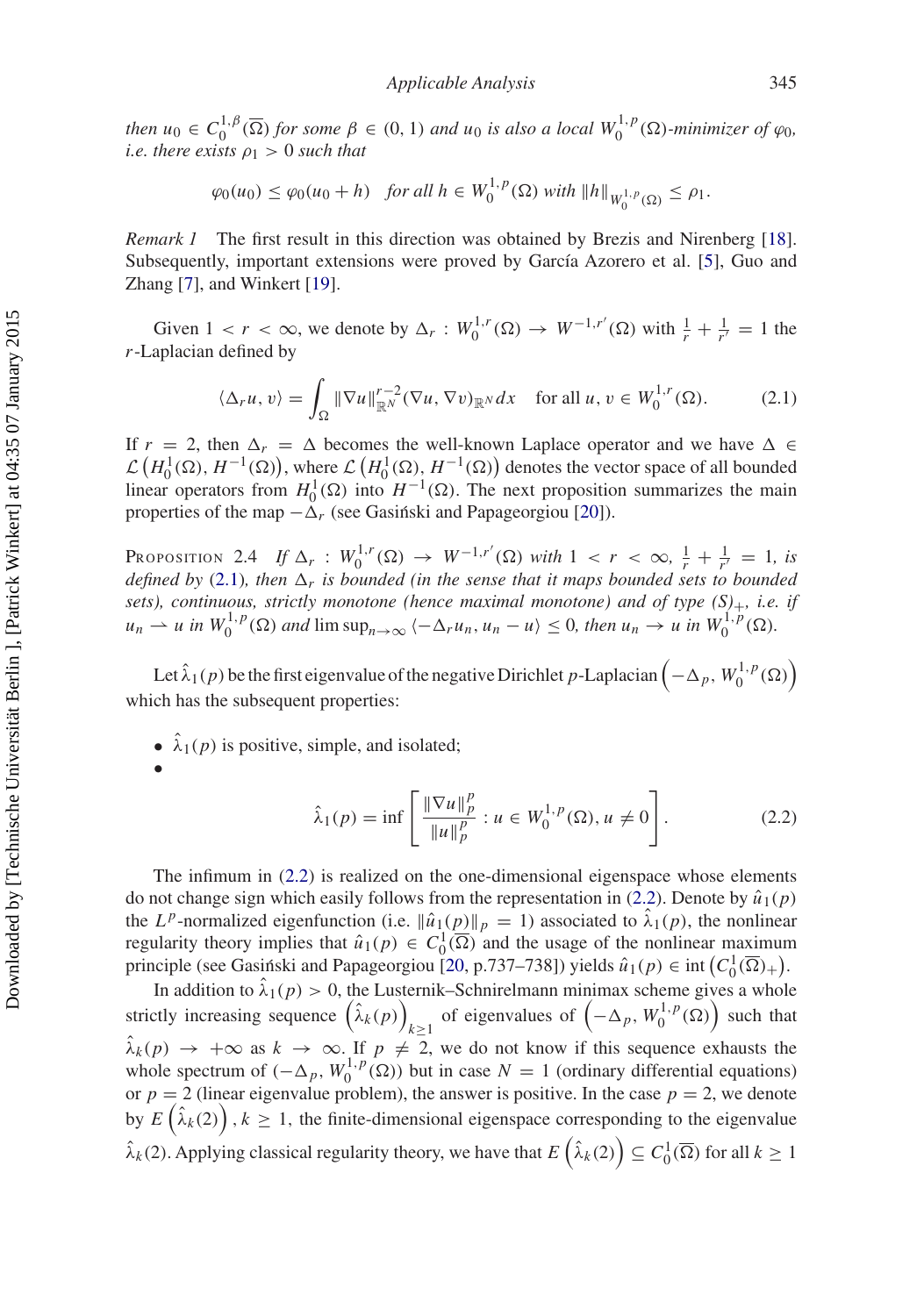and the eigenspace has the so-called unique continuation property (ucp for short) meaning that if  $u \in E\left(\hat{\lambda}_k(2)\right)$  vanishes on a set of positive Lebesgue measure, then  $u(x) = 0$  for all  $x \in \overline{\Omega}$ . For every  $k \ge 1$  we set

$$
\overline{H}_k = \bigoplus_{i=1}^k E\left(\hat{\lambda}_i(2)\right) \quad \text{and} \quad \hat{H}_k = \overline{H}_k^{\perp} = \overline{\bigoplus_{i \ge k+1} E\left(\hat{\lambda}_i(2)\right)}.
$$

In the linear case, we have a variational characterization for all eigenvalues, namely

<span id="page-4-0"></span>
$$
\hat{\lambda}_1(2) = \inf \left[ \frac{\|\nabla u\|_2^2}{\|u\|_2^2} : u \in H_0^1(\Omega), u \neq 0 \right] \tag{2.3}
$$

and for  $k \geq 2$ 

<span id="page-4-1"></span>
$$
\hat{\lambda}_{k}(2) = \max\left[\frac{\|\nabla \overline{u}\|_{2}^{2}}{\|\overline{u}\|_{2}^{2}} : \overline{u} \in \overline{H}_{k}, \overline{u} \neq 0\right]
$$

$$
= \min\left[\frac{\|\nabla \hat{u}\|_{2}^{2}}{\|\hat{u}\|_{2}^{2}} : \hat{u} \in \hat{H}_{k-1}, \hat{u} \neq 0\right].
$$
\n(2.4)

<span id="page-4-3"></span>Taking into account the ucp of the eigenspaces along with [\(2.3\)](#page-4-0), [\(2.4\)](#page-4-1), we obtain the subsequent lemma.

# LEMMA<sub>2.5</sub>

(a) If  $k \geq 1$ ,  $\vartheta \in L^{\infty}(\Omega)_{+}$ ,  $\vartheta(x) \leq \hat{\lambda}_{k}(2)$  *a.e. in*  $\Omega$  with  $\vartheta \neq \hat{\lambda}_{k}(2)$ , then there exists  $\dot{\hat{\xi}}_0 > 0$  such that

$$
\|\nabla \hat{u}\|_2^2 - \int_{\Omega} \vartheta \hat{u}^2 dx \ge \hat{\xi}_0 \left\|\hat{u}\right\|_{H_0^1(\Omega)}^2 \quad \text{for all } \hat{u} \in \hat{H}_{k-1}.
$$

(b) If  $k \geq 1$ ,  $\vartheta \in L^{\infty}(\Omega)_{+}$ ,  $\vartheta(x) \geq \hat{\lambda}_{k}(2)$  *a.e. in*  $\Omega$  with  $\vartheta \neq \hat{\lambda}_{k}(2)$ , then there exists  $\dot{\hat{\xi}}_1 > 0$  such that

<span id="page-4-2"></span>
$$
\|\nabla \overline{u}\|_2^2 - \int_{\Omega} \vartheta \overline{u}^2 dx \leq -\hat{\xi}_1 \|\overline{u}\|_{H_0^1(\Omega)}^2 \quad \text{for all } \overline{u} \in \overline{H}_k.
$$

Using the properties of  $\hat{\lambda}_1(p)$ , we derive the following result (see, e.g. Papageorgiou and Kyritsi [\[21](#page-18-11), p.356]).

LEMMA 2.6 Let  $\vartheta \in L^{\infty}(\Omega)$  + *be such that*  $\vartheta(x) \leq \hat{\lambda}_1(p)$  *a.e. in*  $\Omega$  *and*  $\vartheta \neq \hat{\lambda}_1(p)$ *. Then there exists a number*  $\hat{\xi}_2 > 0$  *such that* 

$$
\|\nabla u\|_p^p - \int_{\Omega} \vartheta |u|^p dx \ge \hat{\xi}_2 \|u\|_{W_0^{1,p}(\Omega)}^p \quad \text{for all } u \in W_0^{1,p}(\Omega).
$$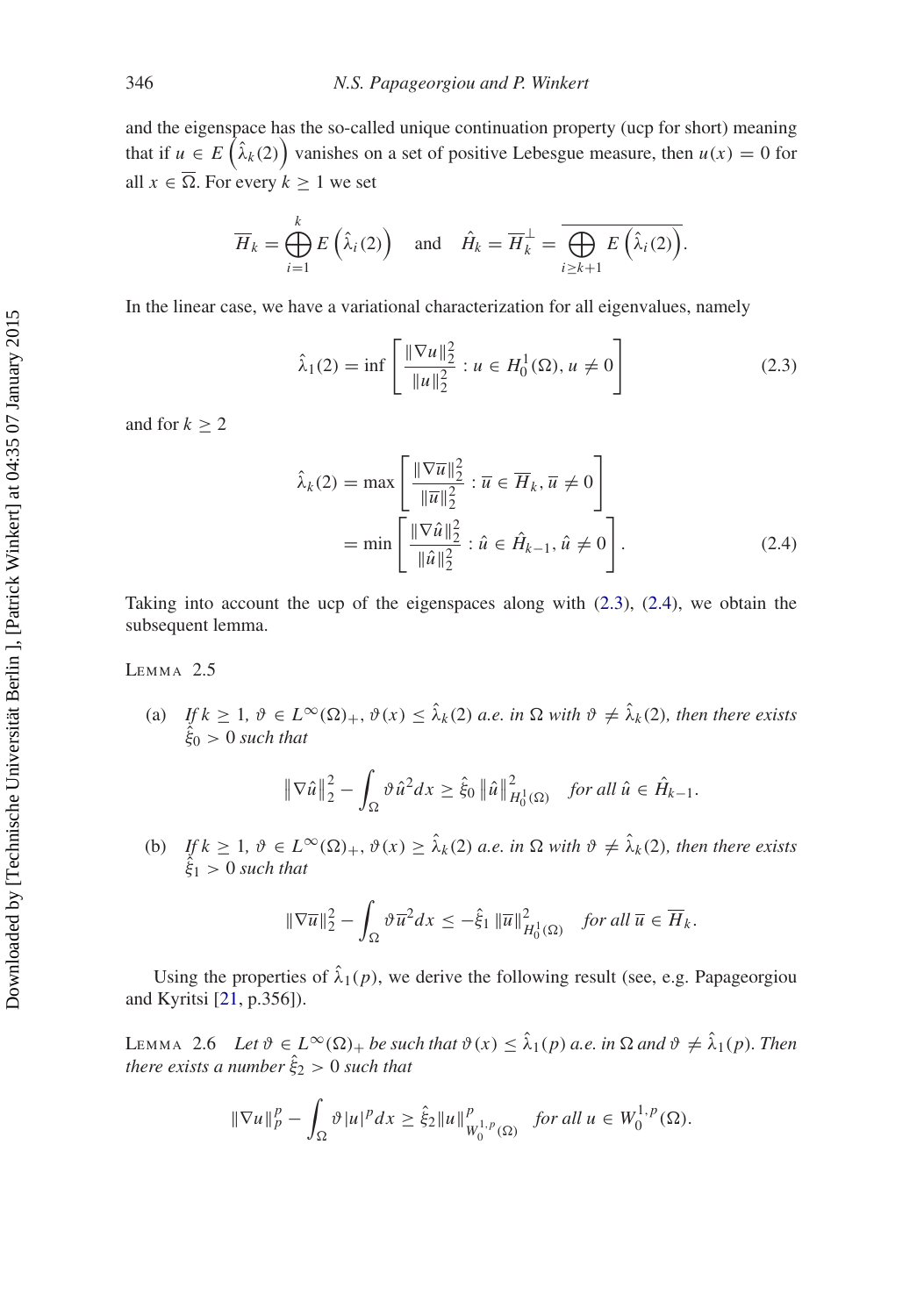Next, we briefly recall some basic definitions and facts about Morse theory related to critical points. To this end, let *X* be a Banach space,  $\varphi \in C^1(X)$  and  $c \in \mathbb{R}$ . We introduce the following sets.

| $\varphi^c = \{u \in X : \varphi(u) \leq c\}$              | (the sublevel set of $\varphi$ at c),           |
|------------------------------------------------------------|-------------------------------------------------|
| $K_{\varphi} = \{u \in X : \varphi'(u) = 0\}$              | (the critical set of $\varphi$ ).               |
| $K_{\varphi}^{c} = \{u \in K_{\varphi} : \varphi(u) = c\}$ | (the critical set of $\varphi$ at the level c). |

Let  $(Y_1, Y_2)$  be a topological pair such that  $Y_2 \subseteq Y_1 \subseteq X$ . For every integer  $k \ge 0$ , we denote by  $H_k(Y_1, Y_2)$  the  $k =$ -relative singular homology group of the pair  $(Y_1, Y_2)$  with integer coefficients. The critical groups of  $\varphi$  at an isolated  $u_0 \in K_{\varphi}^c$  are defined by

$$
C_k(\varphi, u_0) = H_k\left(\varphi^c \cap U, \varphi^c \cap U \setminus \{u_0\}\right) \quad \text{for all integers } k \ge 0,
$$

where *U* is a neighborhood of  $u_0$  such that  $K_\omega \cap \varphi^c \cap U = \{u_0\}$ . The excision property of singular homology theory implies that the definition of critical groups above is independent of the particular choice of the neighborhood *U*.

If  $u_0 \in X$  is a local minimizer of  $\varphi$ , then

<span id="page-5-0"></span>
$$
C_k(\varphi, u_0) = \delta_{k,0} \mathbb{Z} \quad \text{for all } k \ge 0,
$$
\n
$$
(2.5)
$$

where  $\delta_{k,0}$  is the Kronecker symbol, that is

$$
\delta_{k,0} = \begin{cases} 1 & \text{if } k = 0 \\ 0 & \text{if } k \ge 1 \end{cases}.
$$

For  $s \in \mathbb{R}$ , we set  $s^{\pm} = \max\{\pm s, 0\}$  and for  $u \in W_0^{1,p}(\Omega)$  we define  $u^{\pm}(\cdot) = u(\cdot)^{\pm}$ . It is well known that

$$
u^{\pm} \in W_0^{1,p}(\Omega)
$$
,  $|u| = u^+ + u^-$ ,  $u = u^+ - u^-$ .

The Lebesgue measure on  $\mathbb{R}^N$  will be denoted by  $|\cdot|_N$ . Finally, for any Carathéodory function  $h: \Omega \times \mathbb{R} \to \mathbb{R}$  we define the Nemytskij operator  $N_h: L^p(\Omega) \to (L^p(\Omega))^*$ corresponding to the function *h* by

$$
N_h(u)(\cdot) = h(\cdot, u(\cdot)).
$$

### **3. Constant sign solutions**

In this section, we prove the existence of constant sign solutions for problem  $(P)_{\lambda}$ . We impose the following conditions on the perturbation  $f : \Omega \times \mathbb{R} \to \mathbb{R}$ .

 $H_1$ :  $f : \Omega \times \mathbb{R} \to \mathbb{R}$  is a Carathéodory function such that  $f(x, 0) = 0$  for a.a.  $x \in \Omega$ and

(i) 
$$
|f(x, s)| \le a(x) \left(1 + |s|^{p-1}\right)
$$
 for a.a.  $x \in \Omega$ , for all  $s \in \mathbb{R}$ , and with  $a \in L^{\infty}(\Omega)_{+}$ ;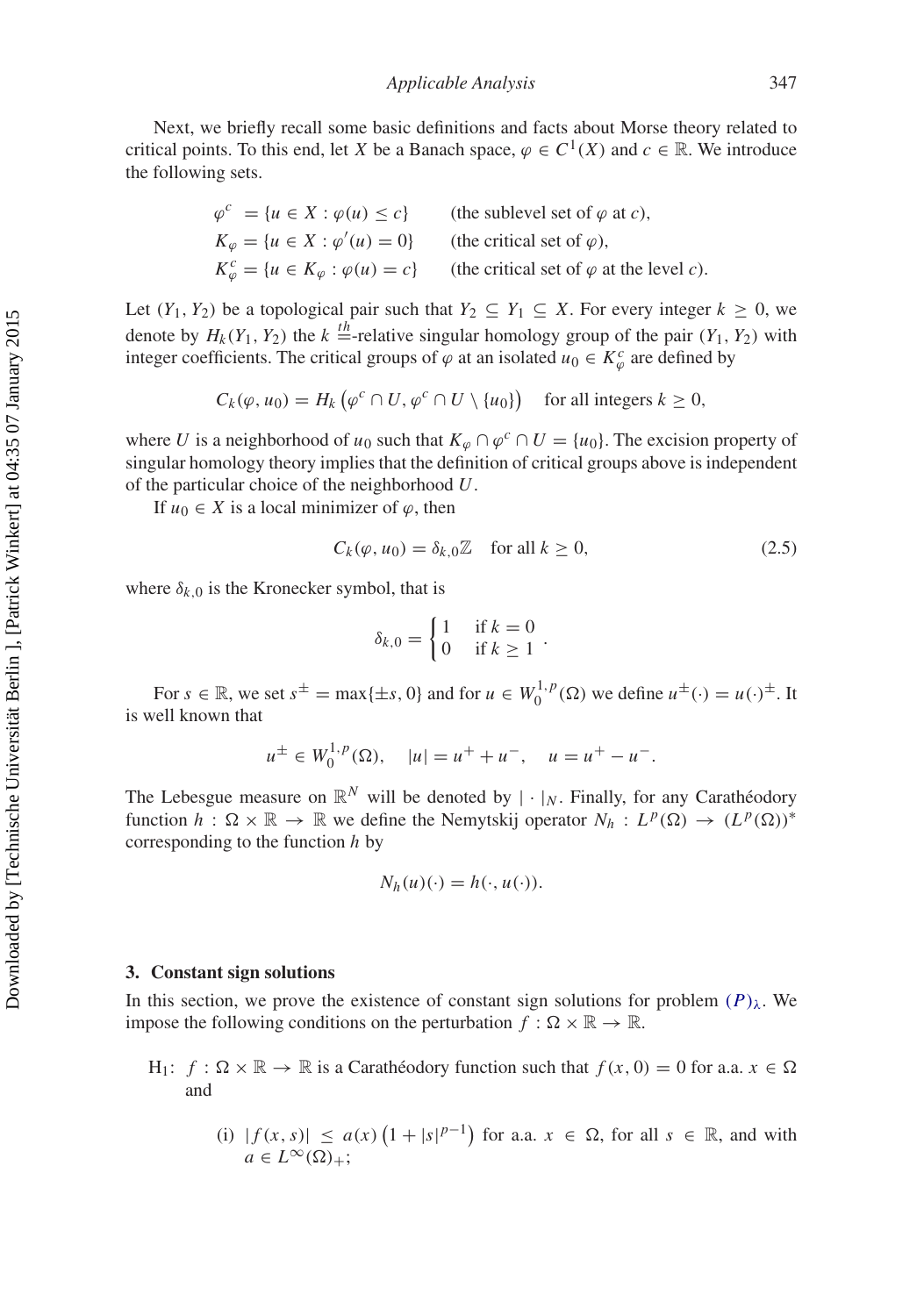(ii)  $\limsup_{s \to \pm \infty} \frac{f(x,s)}{|s|^{p-2}s} \leq \lambda_1(p)$  uniformly for a.a.  $x \in \Omega$  and there exists  $\xi_0 > 0$  such that

$$
f(x, s)s - pF(x, s) \ge -\xi_0
$$
 for a.a.  $x \in \Omega$  and for all  $s \in \mathbb{R}$ ,

where  $F(x, s) = \int_0^s f(x, t) dt$ ;

(iii) there exist functions  $\eta$ ,  $\hat{\eta} \in L^{\infty}(\Omega)_{+}$  such that

$$
\hat{\lambda}_1(2) \le \eta(x)
$$
 a.e. in  $\Omega$ ,  $\eta \ne \hat{\lambda}_1(2)$ 

and

$$
\eta(x) \le \liminf_{s \to 0} \frac{f(x, s)}{s} \le \limsup_{s \to 0} \frac{f(x, s)}{s} \le \hat{\eta}(x)
$$

uniformly for a.a.  $x \in \Omega$ ;

(iv)  $f(x, \cdot)$  is locally lower Lipschitz for a.a.  $x \in \Omega$ , that is, for every compact set  $K \subseteq \mathbb{R}$ , there exists a constant  $c_K > 0$  such that

$$
f(x, s_1) - f(x, s_2) \ge -c_K |s_1 - s_2|
$$
 for all  $s_1, s_2 \in K$ .

*Remark 1* Hypothesis H<sub>1</sub>(ii) implies that we can have resonance asymptotically at  $\pm \infty$ with respect to  $\lambda_1(p) > 0$ .

In order to prove the existence of constant sign solutions, we consider the positive and negative truncations of the reaction in problem  $(P)_{\lambda}$  for  $\lambda > 0$ , namely the Carathéodory functions

$$
g_{\lambda}^{\pm}(x,s) = f(x, \pm s^{\pm}) \mp \lambda (s^{\pm})^{q-1}.
$$

We set  $G^{\pm}_{\lambda}(x, s) = \int_0^s g^{\pm}_{\lambda}(x, t) dt$  and consider the  $C^1$ -functionals  $\varphi^{\pm}_{\lambda}: W_0^{1, p}(\Omega) \to \mathbb{R}$ defined by

$$
\varphi_{\lambda}^{\pm}(u) = \frac{1}{p} \|\nabla u\|_{p}^{p} + \frac{1}{2} \|\nabla u\|_{2}^{2} - \int_{\Omega} G_{\lambda}^{\pm}(x, u) dx.
$$

The corresponding energy functional  $\varphi_\lambda: W_0^{1,p}(\Omega) \to \mathbb{R}$  to problem  $(P)_\lambda$  is defined by

$$
\varphi_{\lambda}(u) = \frac{1}{p} \|\nabla u\|_{p}^{p} + \frac{1}{2} \|\nabla u\|_{2}^{2} + \frac{\lambda}{q} \|u\|_{q}^{q} - \int_{\Omega} F(x, u) dx,
$$

<span id="page-6-0"></span>which is of class  $C^1$  as well. First, we will see that the functionals stated above are coercive.

Proposition 3.1 *Let hypotheses*  $H_1$  *be satisfied and let*  $\lambda > 0$ *. Then the functionals*  $\varphi^{\pm}_{\lambda}$ *and* ϕλ *are coercive.*

*Proof* We will show the proof only for  $\varphi_{\lambda}^{+}$ , the proofs for the other functionals work similarly. Arguing by contradiction we suppose that  $\varphi_{\lambda}^{+}$  is not coercive. Then we find a sequence  $(u_n)_{n\geq 1} \subseteq W_0^{1,p}(\Omega)$  and a number  $M_1 > 0$  such that

$$
||u_n||_{W_0^{1,p}(\Omega)} \to \infty \quad \text{and} \quad \varphi_\lambda^+(u_n) \le M_1.
$$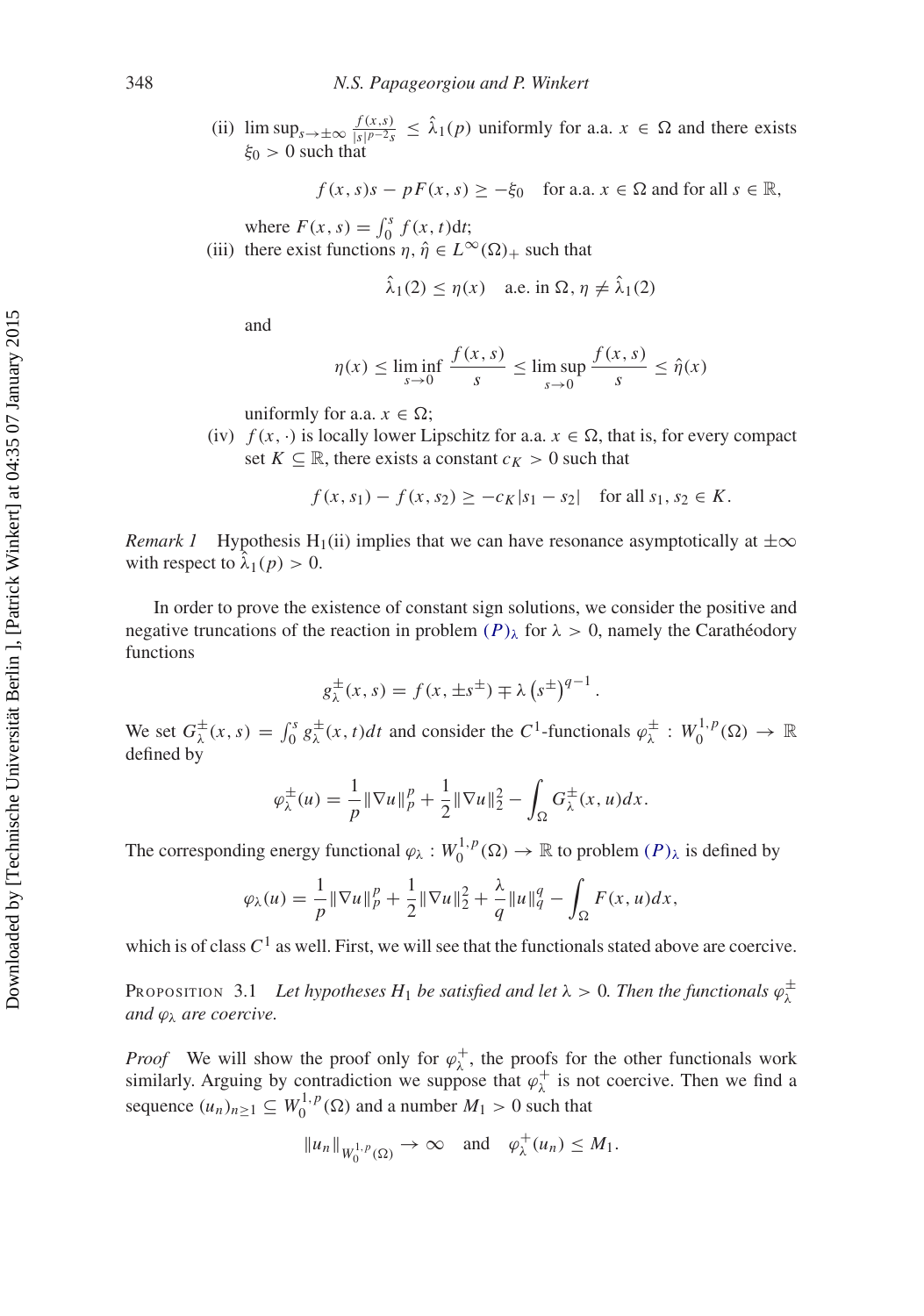The second relation gives

<span id="page-7-0"></span>
$$
\frac{1}{p} \|\nabla u_n\|_p^p + \frac{1}{2} \|\nabla u_n\|_2^2 - \int_{\Omega} G_{\lambda}^+(x, u_n) dx \le M_1 \quad \text{for all } n \ge 1.
$$
 (3.1)

Taking  $y_n = \frac{u_n}{\|u_n\|_{W_0^{1,p}(\Omega)}}$  implies  $\|y_n\|_{W_0^{1,p}(\Omega)} = 1$  and we may assume that

<span id="page-7-2"></span>
$$
y_n \to y
$$
 in  $W_0^{1,p}(\Omega)$  and  $y_n \to y$  in  $L^p(\Omega)$  (3.2)

with some  $y \in W_0^{1,p}(\Omega)$ . Applying the representation of  $y_n$  inequality [\(3.1\)](#page-7-0) becomes

<span id="page-7-1"></span>
$$
\frac{1}{p} \|\nabla y_n\|_p^p - \int_{\Omega} \frac{G_{\lambda}^+(x, u_n)}{\|u_n\|_{W_0^{1,p}(\Omega)}^p} dx \le \frac{M_1}{\|u_n\|_{W_0^{1,p}(\Omega)}^p} \quad \text{for all } n \ge 1.
$$
 (3.3)

Because of hypothesis  $H_1(i)$  we have that

$$
\left(\frac{G_{\lambda}^{+}(\cdot, u_n(\cdot))}{\|u_n\|_{W_0^{1,p}(\Omega)}^p}\right)_{n\geq 1} \subseteq L^1(\Omega) \text{ is uniformly integrable.}
$$

Taking into account the Dunford-Pettis theorem along with assumption  $H_1(i)$  we obtain

<span id="page-7-3"></span>
$$
\frac{G_{\lambda}^{+}(\cdot, u_{n}(\cdot))}{\|u_{n}\|_{W_{0}^{1,p}(\Omega)}^{p}} \rightharpoonup \frac{1}{p} \vartheta\left(y^{+}\right)^{p} \quad \text{in } L^{2}(\Omega) \tag{3.4}
$$

with  $\vartheta \in L^{\infty}(\Omega)$  satisfying  $\vartheta(x) \leq \hat{\lambda}_1(p)$  a.e. in  $\Omega$ . Passing to the limit in [\(3.3\)](#page-7-1) as  $n \to \infty$ and applying [\(3.2\)](#page-7-2) as well as [\(3.4\)](#page-7-3) yields

<span id="page-7-5"></span>
$$
\|\nabla y\|_p^p \le \int_{\Omega} \vartheta \left(y^+\right)^p dx,\tag{3.5}
$$

which implies

<span id="page-7-4"></span>
$$
\|\nabla y^+\|_p^p \le \int_{\Omega} \vartheta \left(y^+\right)^p dx. \tag{3.6}
$$

Suppose now that  $\vartheta \neq \hat{\lambda}_1(p)$ . Then from [\(3.6\)](#page-7-4) and Lemma [2.6](#page-4-2) we get  $y^+=0$ . So inequality [\(3.5\)](#page-7-5) implies  $y<sup>-</sup> = 0$ , that is  $y = 0$ . Then, using [\(3.3\)](#page-7-1), we see that

$$
y_n \to 0 \quad \text{in } W_0^{1,p}(\Omega),
$$

a contradiction to the fact that  $||y_n||_{W_0^{1,p}(\Omega)} = 1$  for all  $n \ge 1$ .

Now we assume that  $\vartheta(x) = \hat{\lambda}_1(p)$  a.e. in  $\Omega$ . Then [\(3.6\)](#page-7-4) and [\(2.2\)](#page-3-1) give

$$
\|\nabla y^+\|_p^p = \hat{\lambda}_1(p) \|y^+\|_p^p
$$

which means that

$$
y^+ = \xi \hat{u}_1(p) \quad \text{for some } \xi \ge 0.
$$

If  $\xi = 0$ , then  $y^+ = 0$  and due to [\(3.5\)](#page-7-5)  $y = 0$ . Hence, because of [\(3.3\)](#page-7-1),  $y_n \to 0$  in  $W_0^{1,p}(\Omega)$  which is a contradiction since  $||y_n||_{W_0^{1,p}(\Omega)} = 1$  for all  $n \ge 1$ .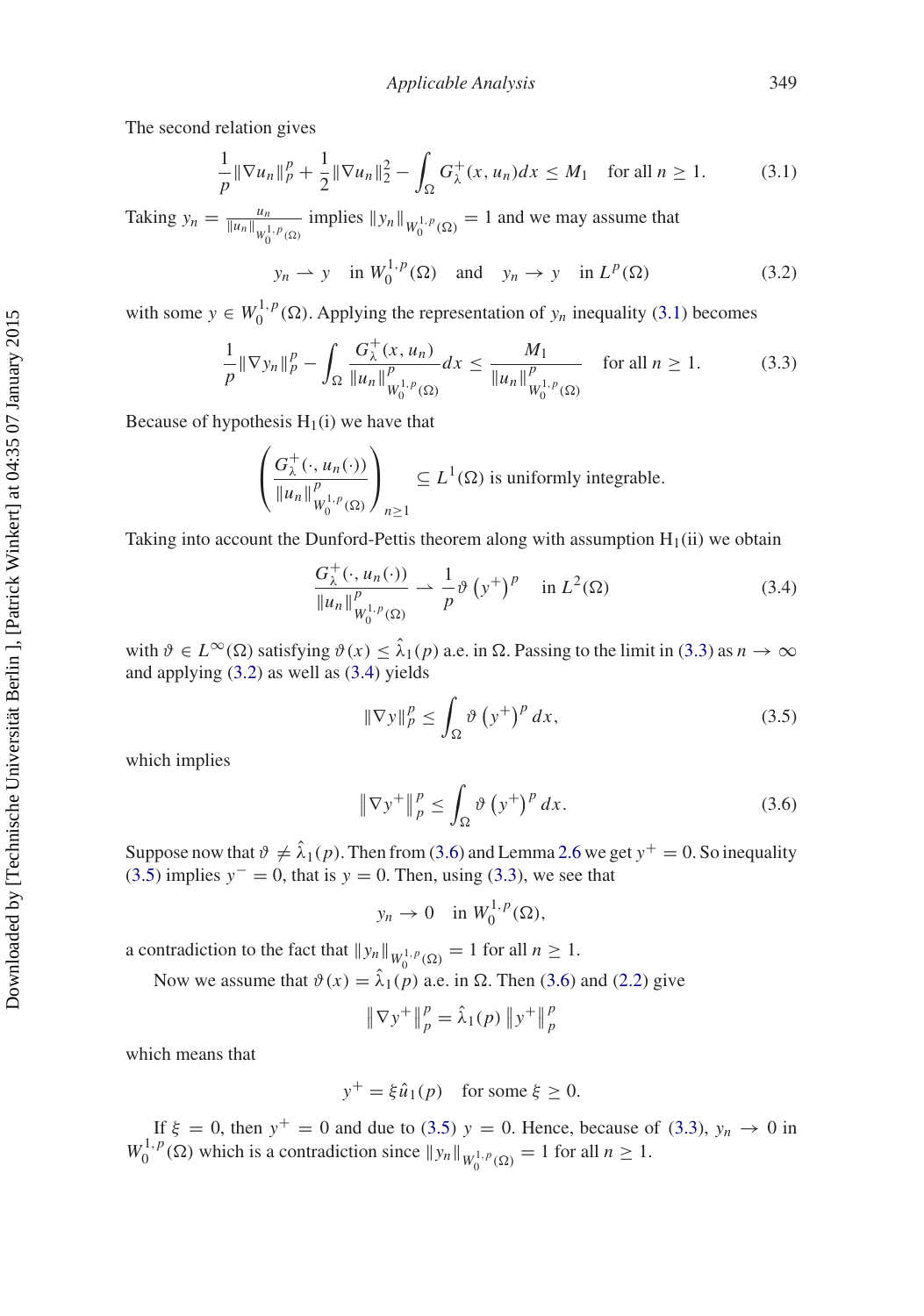If  $\xi > 0$ , then  $y^+ \in \text{int} (C_0^1(\overline{\Omega})_+)$  and so  $y^+(x) > 0$  for all  $x \in \Omega$ . Since  $y^+$  is the limit of  $y_n^+$  in  $W_0^{1,p}(\Omega)$  (see [\(3.2\)](#page-7-2)) and  $y_n^+ = \frac{u_n^+}{\|u_n\|_{W_0^{1,p}(\Omega)}}$  it follows that

<span id="page-8-2"></span>
$$
u_n^+(x) \to +\infty \quad \text{for a.a. } x \in \Omega. \tag{3.7}
$$

Thanks to hypothesis H<sub>1</sub>(ii) and since  $q < p$  we further obtain for a.a.  $x \in \Omega$  and for all  $u > 0$ 

$$
\frac{d}{du} \frac{G_{\lambda}^{+}(x, u)}{u^{p}} = \frac{f(x, u)u^{p} - \lambda u^{q+p-1} - pF(x, u)u^{p-1} + \frac{\lambda p}{q}u^{q+p-1}}{u^{2p}}
$$
\n
$$
= \frac{f(x, u)u - \lambda u^{q} - pF(x, u) + \frac{\lambda p}{q}u^{q}}{u^{p+1}}
$$
\n
$$
\geq -\frac{\xi_{0}}{u^{p+1}}.
$$

We conclude

<span id="page-8-0"></span>
$$
\frac{G_{\lambda}^{+}(x, y)}{y^{p}} - \frac{G_{\lambda}^{+}(x, u)}{u^{p}} \ge \frac{\xi_{0}}{p} \left[ \frac{1}{y^{p}} - \frac{1}{u^{p}} \right]
$$
(3.8)

for a.a.  $x \in \Omega$  and for all  $y \ge u > 0$ . From hypothesis H<sub>1</sub>(ii) we see at once that

$$
\limsup_{s \to \pm \infty} \frac{pF(x, s)}{|s|^p} \le \hat{\lambda}_1(p) \quad \text{uniformly for a.a. } x \in \Omega.
$$

Then, passing in [\(3.8\)](#page-8-0) to the limit as  $y \rightarrow +\infty$ , since  $q < p$ , we derive

$$
\frac{\hat{\lambda}_1(p)}{p} - \frac{G_{\lambda}^+(x, u)}{u^p} \ge -\frac{\xi_0}{p} \frac{1}{u^p} \quad \text{for a.a. } x \in \Omega \text{ and for all } u > 0,
$$

which implies

<span id="page-8-1"></span>
$$
pF(x, u) - \frac{\lambda p}{q}u^q - \hat{\lambda}_1(p)u^p \le \xi_0 \quad \text{for a.a. } x \in \Omega \text{ and for all } u \ge 0. \tag{3.9}
$$

Inequality [\(3.1\)](#page-7-0) can be written as

$$
\frac{1}{p} \|\nabla u_n\|_p^p + \frac{1}{2} \|\nabla u_n\|_2^2 \le M_1 + \int_{\Omega} G_{\lambda}^+(x, u_n) dx \quad \text{for all } n \ge 1,
$$

which, due to  $(2.2)$  and  $(3.9)$ , gives

$$
\frac{p}{2}\hat{\lambda}_1(2) \|u_n^+\|_2^2 \le M_1 p + \int_{\Omega} \left[ p F\left(x, u_n^+\right) - \frac{\lambda p}{q} \left(u_n^+\right)^q - \hat{\lambda}_1(p) \left(u_n^+\right)^p \right] dx
$$
  
\n
$$
\le M_2
$$

with  $M_2 = M_1 p + \xi_0 |\Omega|_N > 0$  and for all  $n \ge 1$ . This implies

<span id="page-8-3"></span>
$$
\int_{\Omega} \left(u_n^+\right)^2 dx \le \frac{2M_2}{p\hat{\lambda}_1(2)} \quad \text{for all } n \ge 1.
$$
\n(3.10)

On the other side, from [\(3.7\)](#page-8-2) and Fatou's Lemma, we have

<span id="page-8-4"></span>
$$
\int_{\Omega} \left( u_n^+ \right)^2 dx \to +\infty \quad \text{as } n \to \infty. \tag{3.11}
$$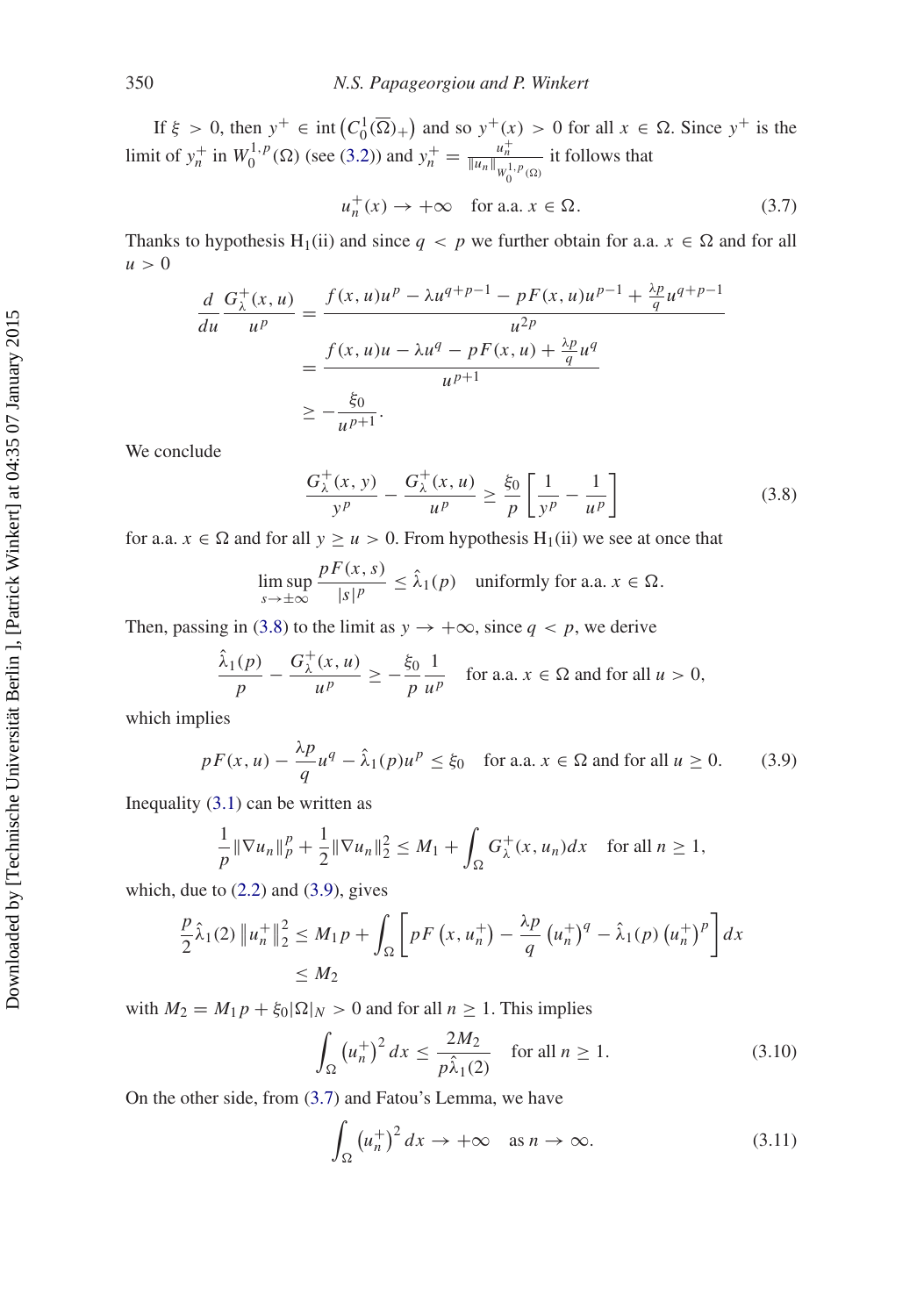Comparing [\(3.10\)](#page-8-3) and [\(3.11\)](#page-8-4), we reach a contradiction. This proves that  $\varphi_{\lambda}^{+}$  is coercive.  $\Box$ 

In general, coercivity does not imply the PS-condition (see, e.g. Gasinski and Papageor-giou [\[20](#page-18-10), Example 5.1.15]). However, for the functionals  $\varphi^{\pm}$  and  $\varphi_{\lambda}$ , this implication is true as stated in the next proposition, which is a consequence of Proposition 2.2 of Marano and Papageorgiou [\[22](#page-18-12)]. For completeness we provide the proof.

<span id="page-9-5"></span>PROPOSITION 3.2 If  $\varphi_{\lambda}^{\pm}$  *and*  $\varphi_{\lambda}$  *are coercive, then they satisfy the PS-condition.* 

*Proof* The proof will be given only for  $\varphi_{\lambda}^{+}$ , the other ones work similarly. Suppose  $(u_n)_{n \geq 1} \subseteq W_0^{1,p}(\Omega)$  is a PS-sequence, that is

<span id="page-9-0"></span>
$$
\left|\varphi_{\lambda}^{+}(u_{n})\right| \leq M_{4} \quad \text{for some } M_{4} > 0, \text{ for all } n \geq 1,
$$
 (3.12)

<span id="page-9-1"></span>
$$
\left(\varphi_{\lambda}^{+}\right)'(u_{n}) \to 0 \quad \text{in } W^{-1,p'}(\Omega) \text{ as } n \to \infty. \tag{3.13}
$$

The assertion in [\(3.12\)](#page-9-0) along with the coercivity of  $\varphi_{\lambda}^+$  implies that  $(u_n)_{n\geq 1} \subseteq W_0^{1,p}(\Omega)$  is bounded. Therefore, we may assume that

<span id="page-9-2"></span>
$$
u_n \rightharpoonup u
$$
 in  $W_0^{1,p}(\Omega)$  and  $u_n \rightharpoonup u$  in  $L^p(\Omega)$ . (3.14)

From [\(3.13\)](#page-9-1) it follows

$$
\left| \left\langle -\Delta_p u_n, h \right\rangle + \left\langle -\Delta u_n, h \right\rangle - \int_{\Omega} g_{\lambda}^+(x, u_n) h dx \right| \leq \varepsilon_n \|h\|_{W_0^{1,p}(\Omega)},
$$

for all  $h \in W_0^{1,p}(\Omega)$  with  $\varepsilon_n \to 0^+$ . Now, choosing  $h = u_n - u \in W_0^{1,p}(\Omega)$ , passing to the limit as  $n \to \infty$ , and using the convergence properties in [\(3.14\)](#page-9-2), we obtain

$$
\lim_{n\to\infty}\left[\left\langle -\Delta_p u_n, u_n-u\right\rangle+\left\langle -\Delta u_n, u_n-u\right\rangle\right]=0,
$$

which by the monotonicity of  $-\Delta$  implies that

$$
\limsup_{n\to\infty}\left[\left\langle -\Delta_p u_n, u_n-u\right\rangle+\left\langle -\Delta u, u_n-u\right\rangle\right]\leq 0.
$$

Applying again [\(3.14\)](#page-9-2) we infer from the last relation

$$
\limsup_{n\to\infty}\left\langle -\Delta_p u_n, u_n-u\right\rangle\leq 0,
$$

which by the  $(S)$ <sub>+</sub>-property of  $-\Delta_p$  (see Proposition [2.4\)](#page-3-2) results in  $u_n \to u$  in  $W_0^{1,p}(\Omega)$ . Hence,  $\varphi_{\lambda}^{+}$  fulfills the PS-condition.  $\Box$ 

<span id="page-9-4"></span>PROPOSITION 3.3 *If hypotheses H*<sub>1</sub> *hold, then we can find*  $\lambda^* > 0$  *such that for all*  $\lambda \in$ (0, λ∗) *there exists t*<sup>∗</sup> = *t*∗(λ) *for which*

$$
\varphi_{\lambda}\left(\pm t^{*}\hat{u}_{1}(2)\right) < 0.
$$

*Proof* Given  $\varepsilon > 0$ , by virtue of hypotheses H<sub>1</sub>(i), (iii), there exists  $c_1 = c_1(\varepsilon) > 0$  such that

<span id="page-9-3"></span>
$$
F(x,s) \ge \frac{1}{2} \left( \eta(x) - \varepsilon \right) s^2 - c_1 |s|^p \quad \text{for a.a. } x \in \Omega \text{ and for all } s \in \mathbb{R}.
$$
 (3.15)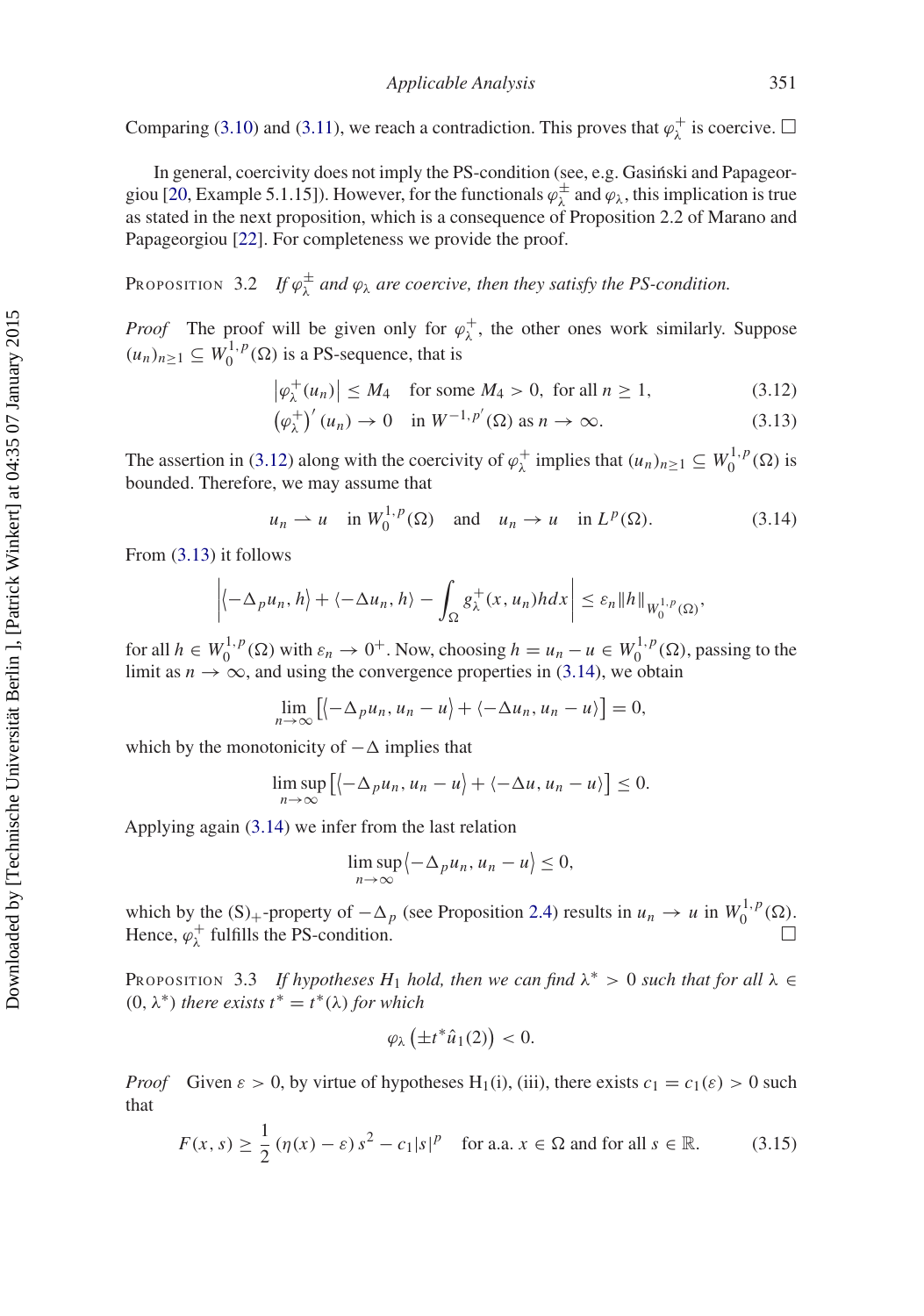By means of  $(3.15)$  we have for  $t > 0$ 

$$
\varphi_{\lambda} (t\hat{u}_1(2)) = \frac{t^p}{p} \|\nabla \hat{u}_1(2)\|_p^p + \frac{t^2}{2} \|\nabla \hat{u}_1(2)\|_2^2 + \frac{\lambda t^q}{q} \|\hat{u}_1(2)\|_q^q
$$
  

$$
- \int_{\Omega} F(x, t\hat{u}_1(2)) dx
$$
  

$$
\leq \frac{t^2}{2} \left[ \int_{\Omega} (\hat{\lambda}_1(2) - \eta(x)) (\hat{u}_1(2))^2 dx + \varepsilon \right] + c_2 \left[ t^p + \lambda t^q \right]
$$

for some  $c_2 > 0$ . Thanks to hypothesis  $H_1(iii)$  and since  $\hat{u}_1(2) \in \text{int}\left(C_0^1(\overline{\Omega})_+\right)$  we conclude

$$
\xi_* = \int_{\Omega} \left( \eta(x) - \hat{\lambda}_1(2) \right) \left( \hat{u}_1(2) \right)^2 dx > 0.
$$

Choosing  $\varepsilon \in (0, \xi_*)$  we have

<span id="page-10-0"></span>
$$
\varphi_{\lambda}\left(t\hat{u}_{1}(2)\right) \leq -c_{3}t^{2} + c_{2}\left[t^{p} + \lambda t^{q}\right] \n= \left[c_{2}\left(t^{p-2} + \lambda t^{q-2}\right) - c_{3}\right]t^{2}
$$
\n(3.16)

.

for some  $c_3 > 0$  and for all  $t > 0$ .

Let  $\beta_{\lambda}(t) = t^{p-2} + \lambda t^{q-2}$  for all  $t > 0$ . Obviously,  $\beta_{\lambda} \in C^1(0,\infty)$  and since  $q < 2 < p$  it follows

$$
\beta_{\lambda}(t) \rightarrow +\infty \text{ as } t \rightarrow 0^+ \text{ and as } t \rightarrow +\infty.
$$

Hence, we find a number  $t_0 \in (0, +\infty)$  such that

$$
\beta(t_0) = \inf [\beta_\lambda(t) : t > 0] > 0.
$$

Moreover, it holds

$$
\beta'_{\lambda}(t_0) = \left[ (p-2)t_0^{p-3} + \lambda (q-2)t_0^{q-3} \right] = 0,
$$

which implies

$$
t_0 = t_0(\lambda) = \left[\frac{\lambda(2-q)}{p-2}\right]^{\frac{1}{p-q}}
$$

We see that  $\beta_{\lambda}(t_0(\lambda)) \to 0$  as  $\lambda \to 0^+$ . Therefore, there exists a number  $\lambda^* > 0$  such that

$$
\beta_{\lambda}(t_0) < \frac{c_3}{c_2}
$$
 for all  $\lambda \in (0, \lambda^*)$ .

Taking  $t^* = t^*(\lambda) = t_0(\lambda)$ , inequality [\(3.16\)](#page-10-0) gives

$$
\varphi_{\lambda}\left(\pm t^*\hat{u}_1(2)\right) < 0.
$$

 $\Box$ 

<span id="page-10-1"></span>The next proposition will be helpful in verifying the mountain pass geometry of the functionals  $\varphi_{\lambda}^{\pm}$  and  $\varphi_{\lambda}$ .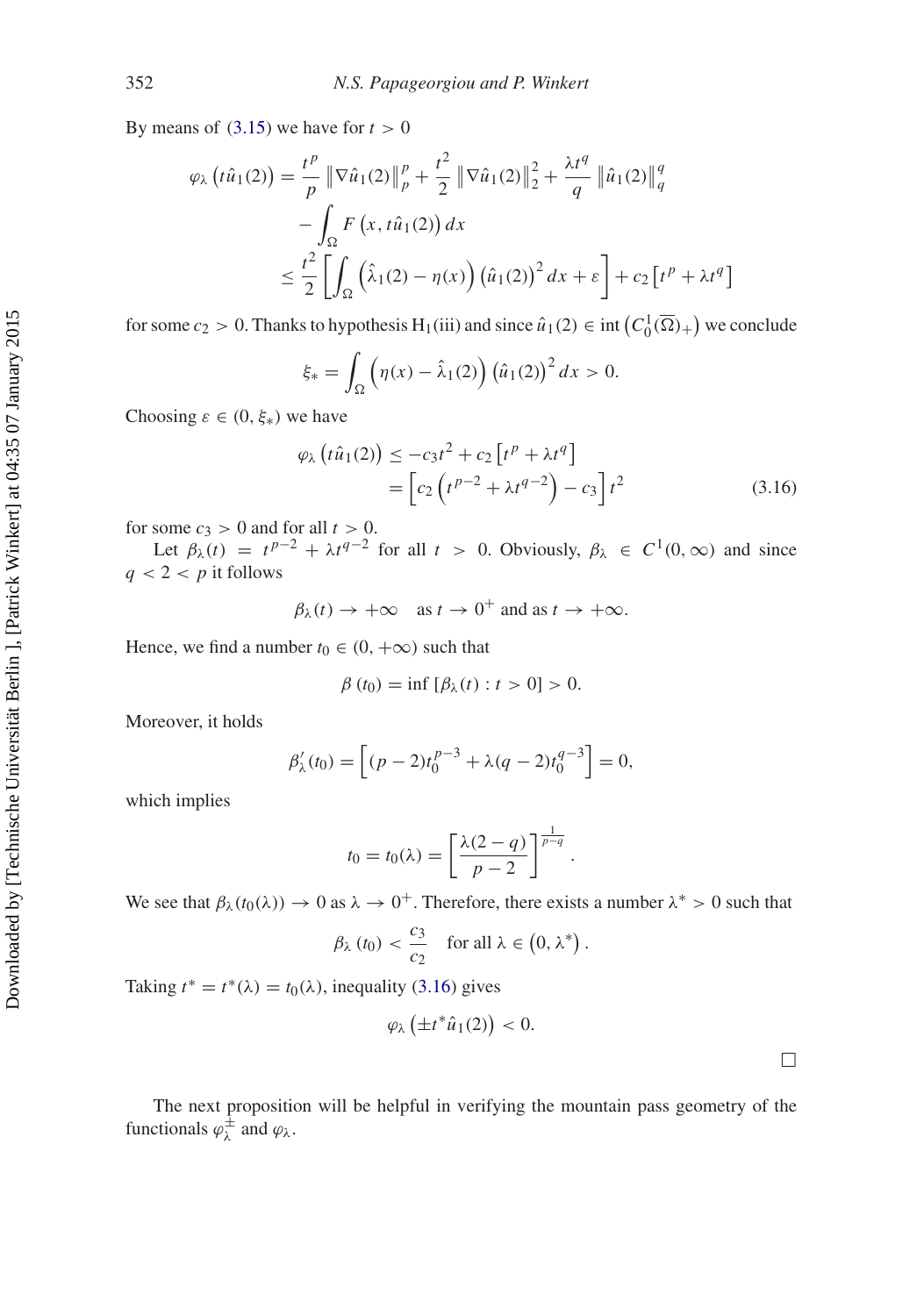PROPOSITION 3.4 Let hypotheses  $H_1$  be satisfied and let  $\lambda > 0$ . Then  $u = 0$  is a local minimizer of the functionals  $\varphi^{\pm}_{\lambda}$  and  $\varphi_{\lambda}$ .

*Proof* As before we will do the proof only for  $\varphi_{\lambda}^{+}$ . By virtue of hypothesis H<sub>1</sub>(iii) there exist numbers  $c_4 > 0$  and  $\delta > 0$  such that

<span id="page-11-0"></span>
$$
F(x, s) \le c_4 s^2 \quad \text{for a.a. } x \in \Omega \text{ and for all } s \in [0, \delta]. \tag{3.17}
$$

Let  $u \in C_0^1(\overline{\Omega})$  satisfy  $||u||_{C_0^1(\overline{\Omega})} \leq \delta$ . Applying [\(3.17\)](#page-11-0) it follows

<span id="page-11-1"></span>
$$
\varphi_{\lambda}^{+}(u) = \frac{1}{p} \|\nabla u\|_{p}^{p} + \frac{1}{2} \|\nabla u\|_{2}^{2} - \int_{\Omega} G_{\lambda}^{+}(x, u) dx
$$
  
\n
$$
\geq \frac{1}{p} \|\nabla u\|_{p}^{p} + \frac{1}{2} \|\nabla u\|_{2}^{2} + \left[\frac{\lambda}{q} - c_{4} \|u\|_{C(\overline{\Omega})}^{2-q}\right] \|u^{+}\|_{q}^{q}
$$
  
\n
$$
\geq \frac{1}{p} \|\nabla u\|_{p}^{p} + \frac{1}{2} \|\nabla u\|_{2}^{2} + \left[\frac{\lambda}{q} - c_{4} \delta^{2-q}\right] \|u^{+}\|_{q}^{q}. \tag{3.18}
$$

Choosing  $\delta > 0$  such that  $\delta < \left(\frac{\lambda}{q c_4}\right)^{\frac{1}{2-q}}$  we infer from [\(3.18\)](#page-11-1)

$$
\varphi_{\lambda}^{+}(u) \ge 0 = \varphi_{\lambda}^{+}(0) \quad \text{for all } u \in C_{0}^{1}(\overline{\Omega}) \text{ with } \|u\|_{C_{0}^{1}(\overline{\Omega})} \le \delta.
$$

This means that  $u = 0$  is a local  $C_0^1(\overline{\Omega})$ -minimizer of  $\varphi_\lambda^+$  and because of Theorem [2.3](#page-2-0)  $u = 0$ is also a local  $W_0^{1,p}(\Omega)$ -minimizer of  $\varphi_\lambda^+$ . The proofs for  $\varphi_\lambda^-$  and  $\varphi_\lambda$  can be done in the same way.  $\Box$  $\Box$ 

Now, we will apply the mountain pass theorem (Theorem [2.2\)](#page-1-1) and the direct method to prove the existence of at least four nontrivial constant sign solutions of  $(P)_{\lambda}$  for all  $\lambda > 0$ sufficiently small whereby two of the solutions have positive sign and the other ones have negative sign. In what follows  $\lambda^* > 0$  denotes the number obtained in Proposition [3.3.](#page-9-4)

<span id="page-11-3"></span>PROPOSITION 3.5 Let hypotheses  $H_1$  be satisfied and let  $\lambda \in (0, \lambda^*)$ . Then problem  $(P)_{\lambda}$ *admits at least four nontrivial solutions of constant sign, namely*

$$
u_0, \hat{u} \in C_0^1(\overline{\Omega})_+ \setminus \{0\}
$$
 and  $v_0, \hat{v} \in -\left(C_0^1(\overline{\Omega})_+\right) \setminus \{0\}$ 

*such that*

$$
u_0(x)
$$
,  $\hat{u}(x) > 0$  for all  $x \in \Omega$  and  $v_0(x)$ ,  $\hat{v}(x) < 0$  for all  $x \in \Omega$ .

*Moreover, u*<sub>0</sub> *and*  $v_0$  *are the local minimizers of*  $\varphi_{\lambda}$ *.* 

*Proof* Taking into account Proposition [3.1,](#page-6-0) we know that  $\varphi_{\lambda}^{+}$  is coercive for all  $\lambda > 0$ . Moreover, by applying the Sobolev embedding theorem we easily verify that  $\varphi_{\lambda}^{+}$  is sequentially weakly lower semicontinuous as well. Therefore, by virtue of the Weierstrass theorem, there exists an element  $u_0 \in W_0^{1,p}(\Omega)$  such that

<span id="page-11-2"></span>
$$
\varphi_{\lambda}^{+}(u_0) = \inf \left[ \varphi_{\lambda}^{+}(u) : u \in W_0^{1,p}(\Omega) \right]. \tag{3.19}
$$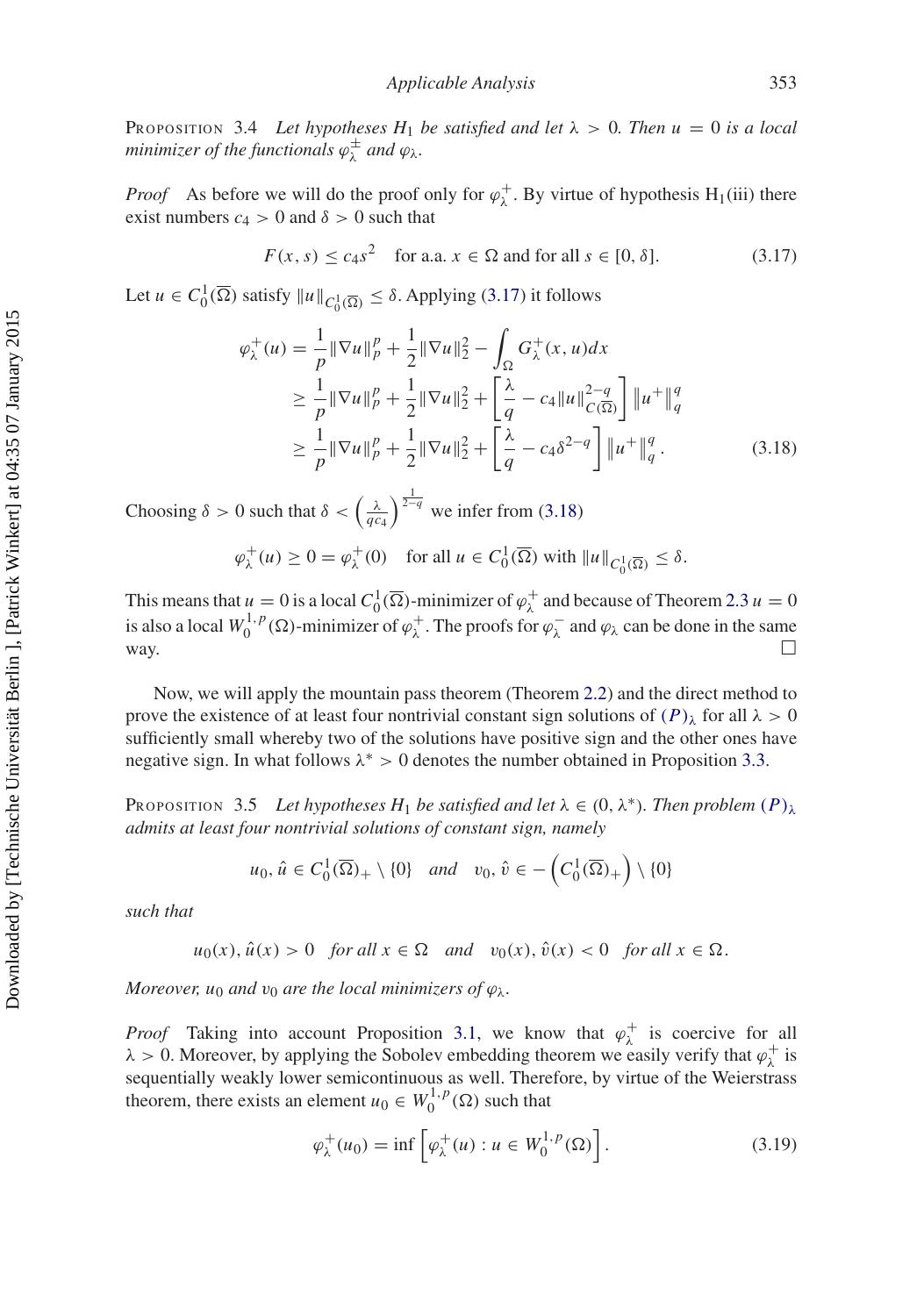From Proposition [3.3](#page-9-4) it follows that if  $\lambda \in (0, \lambda^*)$  we can find a number  $t^* = t^*(\lambda) > 0$ such that

$$
\varphi_{\lambda}\left(t^*\hat{u}_1(2)\right) < 0,
$$

which ensures, due to  $\varphi_{\lambda}|_{C_0^1(\overline{\Omega})_+} = \varphi_{\lambda}^+|_{C_0^1(\overline{\Omega})_+}$  and  $\hat{u}_1(2) \in \text{int}\left(C_0^1(\overline{\Omega})_+\right)$ , that

$$
\varphi_{\lambda}^+\left(t^*\hat{u}_1(2)\right)<0.
$$

Hence, because of [\(3.19\)](#page-11-2), we obtain

$$
\varphi_{\lambda}^+(u_0) < 0 = \varphi_{\lambda}^+(0),
$$

implying  $u_0 \neq 0$ . Since  $u_0$  is a critical point of  $\varphi_\lambda^+$  we have

$$
\left(\varphi_{\lambda}^{+}\right)'(u_{0})=0,
$$

that is,

<span id="page-12-0"></span>
$$
\left\langle -\Delta_p u_0, h \right\rangle + \left\langle -\Delta u_0, h \right\rangle = \left\langle N_{g_\lambda^+}(u_0), h \right\rangle \quad \text{for all } h \in W_0^{1, p}(\Omega). \tag{3.20}
$$

Taking  $h = -u_0^- \in W_0^{1,p}(\Omega)$  as test function in [\(3.20\)](#page-12-0) gives  $u_0 \ge 0$ . Therefore, (3.20) becomes

$$
\langle -\Delta_p u_0, h \rangle + \langle -\Delta u_0, h \rangle = \langle N_f(u_0) - \lambda u_0^{q-1}, h \rangle
$$
 for all  $h \in W_0^{1,p}(\Omega)$ ,

meaning that  $u_0$  solves our original problem

$$
-\Delta_p u_0 - \Delta u_0 = f(x, u_0) - \lambda u_0^{q-1} \quad \text{in } \Omega,
$$
  
 
$$
u = 0 \qquad \text{on } \partial\Omega.
$$
 (3.21)

Note that  $u_0 \in L^{\infty}(\Omega)$  (see Ladyzhenskaya and Ural'tseva [\[16,](#page-18-6) p.286]) and by means of the regularity results of Lieberman [\[17](#page-18-7), Theorem 1] we infer that  $u_0 \in C_0^1(\overline{\Omega})_+ \setminus \{0\}.$ 

Now, let  $a : \mathbb{R}^N \to \mathbb{R}^N$  be the map defined by  $a(\xi) = ||\xi||_{\mathbb{R}^N}^{p-2} \xi + \xi$ . Since  $p > 2$  it is easy to see that  $a \in C^1(\mathbb{R}^N, \mathbb{R}^N)$ . There holds

$$
\nabla a(\xi) = \|\xi\|_{\mathbb{R}^N}^{p-2} \left[ I + (p-2) \frac{\xi \otimes \xi}{\|\xi\|_{\mathbb{R}^N}^2} \right] + I \quad \text{for all } \xi \in \mathbb{R}^N
$$

and

$$
(\nabla a(\xi)y, y)_{\mathbb{R}^N} \ge ||\xi||_{\mathbb{R}^N}^2 \quad \text{for all } \xi, y \in \mathbb{R}^N.
$$

Thanks to hypothesis  $H_1(iv)$  we may apply the tangency principle of Pucci and Serrin [\[23](#page-18-13), p.35] which gives

$$
u_0(x) > 0
$$
 for all  $x \in \Omega$ .

*Claim*  $u_0$  is a local  $C_0^1(\overline{\Omega})$ -minimizer of  $\varphi_\lambda$ .

Arguing by contradiction, suppose we can find a sequence  $(u_n)_{n \geq 1} \subseteq C_0^1(\overline{\Omega})$  such that

$$
u_n \to u_0
$$
 in  $C_0^1(\overline{\Omega})$  and  $\varphi_\lambda(u_n) < \varphi_\lambda(u_0)$ .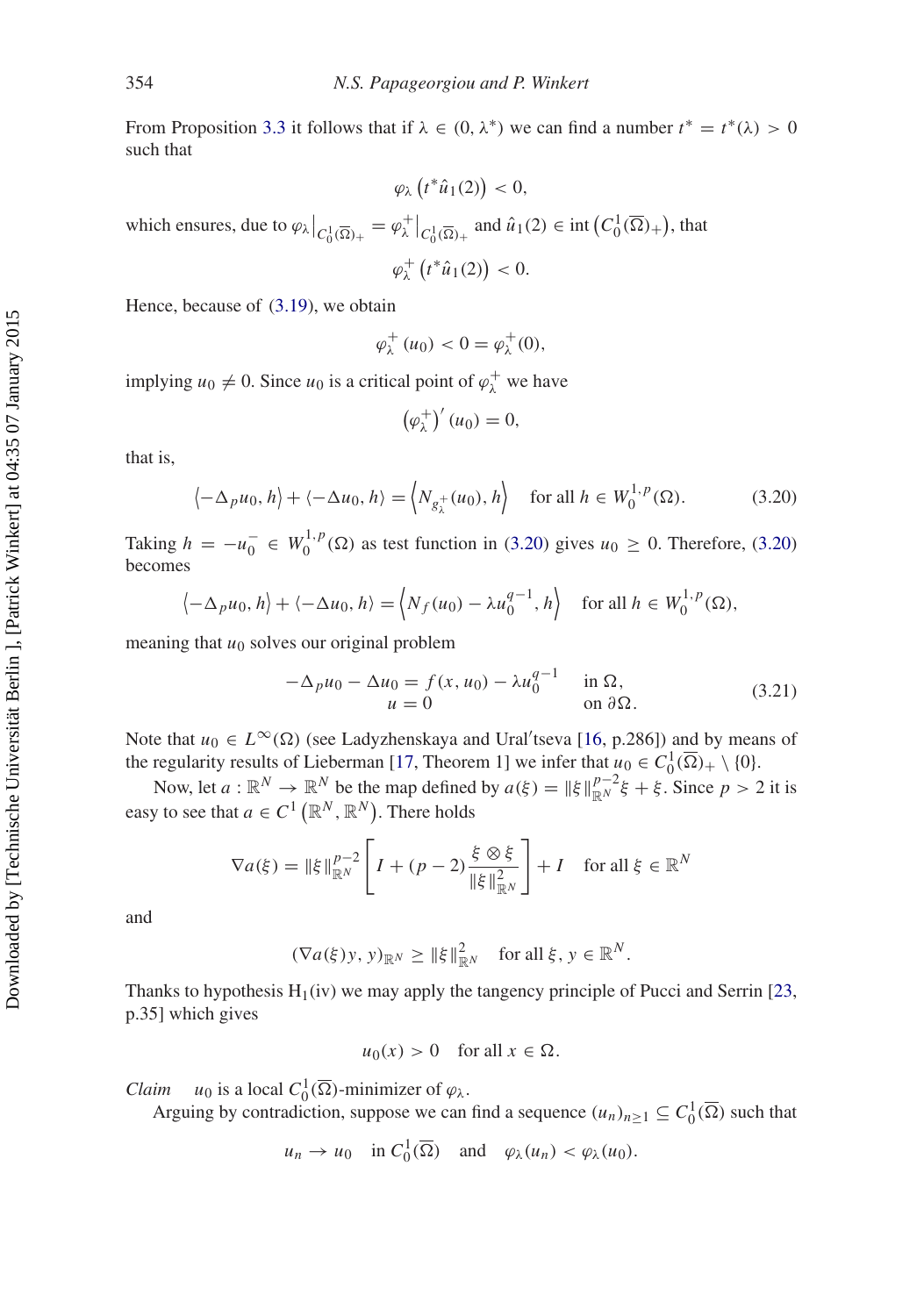Since  $\varphi_{\lambda}|_{C_0^1(\overline{\Omega})_+} = \varphi_{\lambda}^+|_{C_0^1(\overline{\Omega})_+}$  and because of [\(3.19\)](#page-11-2) it follows

$$
0 > \varphi_{\lambda}(u_{n}) - \varphi_{\lambda}(u_{0})
$$
  
\n
$$
= \varphi_{\lambda}(u_{n}) - \varphi_{\lambda}^{+}(u_{0})
$$
  
\n
$$
\geq \varphi_{\lambda}(u_{n}) - \varphi_{\lambda}^{+}(u_{n})
$$
  
\n
$$
= \frac{1}{p} \|\nabla u_{n}\|_{p}^{p} + \frac{1}{2} \|\nabla u_{n}\|_{2}^{2} + \frac{\lambda}{q} \|u_{n}\|_{q}^{q} - \int_{\Omega} F(x, u_{n}) dx
$$
  
\n
$$
- \frac{1}{p} \|\nabla u_{n}\|_{p}^{p} - \frac{1}{2} \|\nabla u_{n}\|_{2}^{2} - \frac{\lambda}{q} \|u_{n}^{+}\|_{q}^{q} + \int_{\Omega} F(x, u_{n}^{+}) dx
$$
  
\n
$$
= \frac{\lambda}{q} \|u_{n}^{-}\|_{q}^{q} - \int_{\Omega} F(x, -u_{n}^{-}) dx.
$$
\n(3.22)

By virtue of hypotheses H<sub>1</sub>(i)–(iii), there exist numbers  $c_5$ ,  $c_6 > 0$  such that

<span id="page-13-1"></span><span id="page-13-0"></span>
$$
F(x, s) \le c_5 s^2 + c_6 |s|^p \quad \text{for a.a. } x \in \Omega \text{ and for all } s \in \mathbb{R}.
$$
 (3.23)

Applying [\(3.23\)](#page-13-0) in [\(3.22\)](#page-13-1) yields

<span id="page-13-2"></span>
$$
0 > \varphi_{\lambda}(u_n) - \varphi_{\lambda}(u_0)
$$
  
\n
$$
\geq \frac{\lambda}{q} \|u_n^-\|_q^q - c_5 \|u_n^-\|_2^2 - c_6 \|u_n^-\|_p^p
$$
  
\n
$$
\geq \frac{\lambda}{q} \|u_n^-\|_q^q - \left[c_5 \|u_n^-\|_{C(\overline{\Omega})}^{2-q} + c_6 \|u_n^-\|_{C(\overline{\Omega})}^{p-q}\right] \|u_n^-\|_q^q.
$$
\n(3.24)

Since  $u_0 > 0$  we note that  $u_n^- \to 0$  in  $C(\overline{\Omega})$ . Therefore, [\(3.24\)](#page-13-2) implies the existence of a number  $n_0 \geq 1$  such that

$$
0 > \varphi_{\lambda}(u_n) - \varphi_{\lambda}(u_0) \ge 0 \quad \text{for all } n \ge n_0,
$$

which is a contradiction. This proves the Claim.

Taking into account the Claim and Theorem [2.3,](#page-2-0) we obtain that  $u_0$  is a  $W_0^{1,p}(\Omega)$ minimizer of  $\varphi_{\lambda}^{+}$ .

From Proposition [3.4,](#page-10-1) we know that  $u = 0$  is a local minimizer of  $\varphi_{\lambda}^{+}$ . We may assume that it is an isolated critical point of  $\varphi_{\lambda}^{+}$  or otherwise we have a whole sequence of distinct positive solutions of  $(P)_{\lambda}$ . Then, from Aizicovici et al. [\[24,](#page-18-14) Proof of Proposition 29] (see also de Figueiredo [\[25,](#page-18-15) Theorem 5.10, p.42]) we can find a number  $\rho \in (0, ||u_0||_{W_0^{1,p}(\Omega)})$ sufficiently small such that

<span id="page-13-3"></span>
$$
\varphi_{\lambda}^{+}(u_0) < 0 = \varphi_{\lambda}^{+}(0) < \inf \left[ \varphi_{\lambda}^{+}(u) : \|u\|_{W_0^{1,p}(\Omega)} = \rho \right] = m_{\rho}^{+}.\tag{3.25}
$$

Recall that  $\varphi_\lambda^+$  is coercive (see Proposition [3.1\)](#page-6-0). So, Proposition [3.2](#page-9-5) implies that  $\varphi_\lambda^+$  fulfills the PS-condition. This fact along with [\(3.25\)](#page-13-3) permit the usage of the mountain pass theorem stated in Theorem [2.2](#page-1-1) to obtain an element  $\hat{u} \in W_0^{1,p}(\Omega)$  such that

<span id="page-13-4"></span>
$$
\hat{u} \in K_{\varphi_{\lambda}^{+}} \quad \text{and} \quad m_{\rho}^{+} \leq \varphi_{\lambda}^{+}(\hat{u}). \tag{3.26}
$$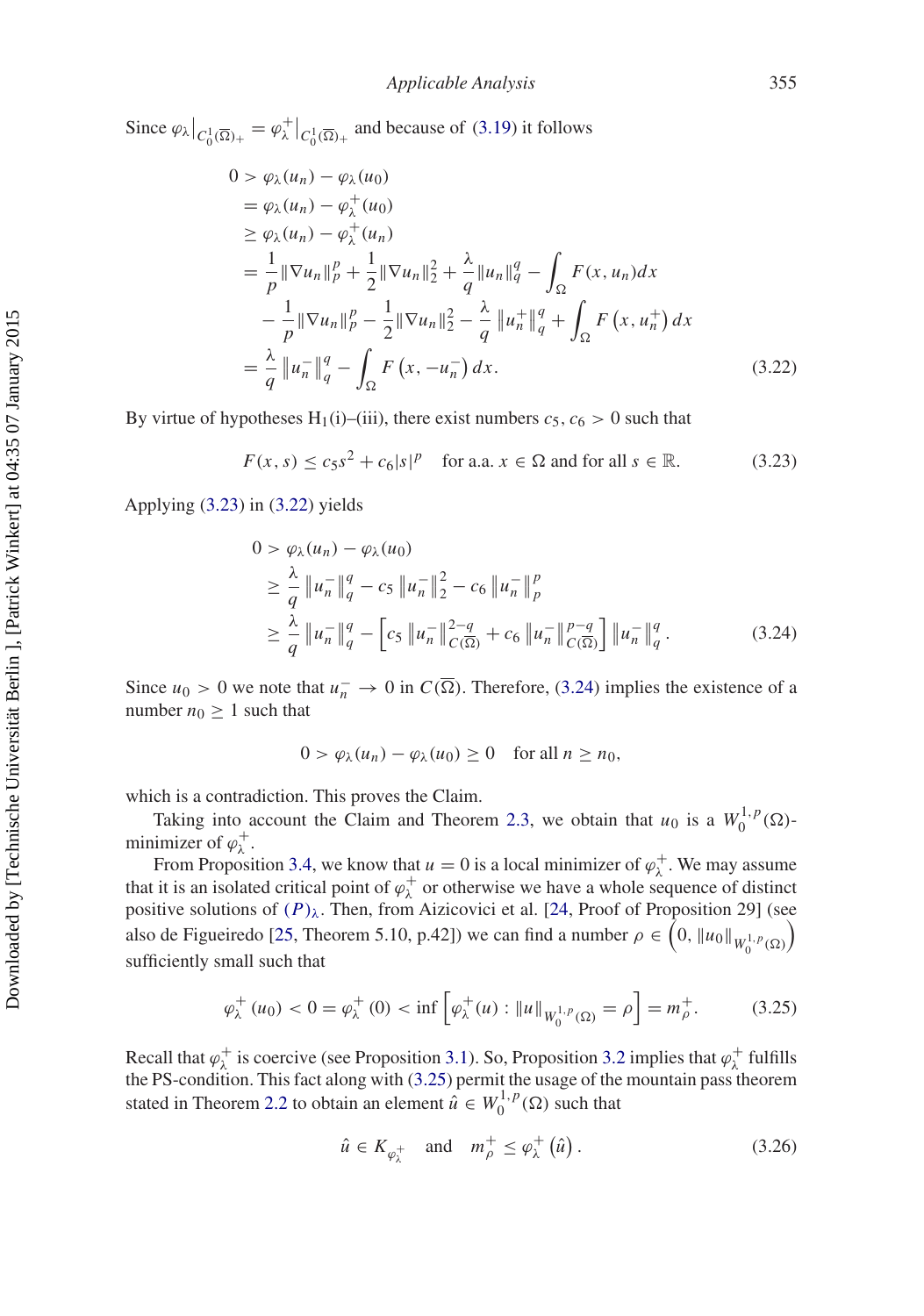Since  $\hat{u} \in K_{\varphi_{\lambda}^{+}}$  we have  $(\varphi_{\lambda}^{+})'(\hat{u}) = 0$ , that is

<span id="page-14-0"></span>
$$
\left\langle -\Delta_p \hat{u}, h \right\rangle + \left\langle -\Delta \hat{u}, h \right\rangle = \left\langle N_{g_\lambda^+}(\hat{u}), h \right\rangle \quad \text{for all } h \in W_0^{1, p}(\Omega). \tag{3.27}
$$

Taking  $h = -\hat{u}^- \in W_0^{1,p}(\Omega)$  in [\(3.27\)](#page-14-0) gives  $\|\nabla \hat{u}^-\|$  $P_{p}^{p} + \|\nabla \hat{u}^{-}\|$  $\frac{2}{2} = 0$ . Thus,  $\hat{u} \ge 0$ . From [\(3.25\)](#page-13-3) and [\(3.26\)](#page-13-4), it follows that  $\hat{u} \notin \{0, u_0\}$  and  $\hat{u}$  is a positive solution of  $(P)_{\lambda}$  with  $\lambda \in (0, \lambda^*)$ . As before the nonlinear regularity theory and the tangency principle imply that  $\hat{u} \in C_0^1(\overline{\Omega})_+ \setminus \{0\}$  with  $\hat{u}(x) > 0$  for all  $x \in \Omega$ .

Similarly, working with  $\varphi_{\lambda}^-$  instead of  $\varphi_{\lambda}^+$ , we show the existence of two negative constant sign solutions  $v_0, \hat{v} \in -(C_0^1(\overline{\Omega})_+) \setminus \{0\}$  with  $v_0(x), \hat{v}(x) < 0$  for all  $x \in \Omega$ .  $\Box$ 

# **4. Five nontrivial solutions**

In this section, we have to strengthen the hypotheses of the nonlinearity  $f : \Omega \times \mathbb{R} \to \mathbb{R}$ in order to prove the existence of a fifth nontrivial solution of problem  $(P)$ <sub>λ</sub> for all  $\lambda > 0$ sufficiently small. We suppose the following conditions.

- $H_2$ :  $f : \Omega \times \mathbb{R} \to \mathbb{R}$  is a measurable function such that  $f(x, 0) = 0$  for a.a.  $x \in \Omega$ ,  $f(x, \cdot) \in C^1(\mathbb{R})$  and
	- (i)  $|f'_s(x, s)| \le a(x) \left(1 + |s|^{p-2}\right)$  for a.a.  $x \in \Omega$ , for all  $s \in \mathbb{R}$ , and with  $a \in L^{\infty}(\Omega)_{+};$
	- (ii)  $\limsup_{s \to \pm \infty} \frac{f(x,s)}{|s|^{p-2}s} \leq \lambda_1(p)$  uniformly for a.a.  $x \in \Omega$  and there exists  $\xi_0 > 0$  such that

$$
f(x, s)s - pF(x, s) \ge -\xi_0
$$
 for a.a.  $x \in \Omega$  and for all  $s \in \mathbb{R}$ ,

where  $F(x, s) = \int_0^s f(x, t) dt$ ;

(iii) there exist an integer  $m \geq 3$  such that

$$
f'_{s}(x, 0) \in \left[\hat{\lambda}_{m}(2), \hat{\lambda}_{m+1}(2)\right] \quad \text{a.e. in } \Omega,
$$

with  $f'_{s}(\cdot, 0) \neq \hat{\lambda}_{m}(2), f'_{s}(\cdot, 0) \neq \hat{\lambda}_{m+1}(2)$  and

$$
f'_{s}(x, 0) = \lim_{s \to 0} \frac{f(x, s)}{s}
$$
 uniformly for a.a.  $x \in \Omega$ ;

(iv) 
$$
|F(x, s)| \le \frac{\hat{\lambda}_{m+1}(2)}{2} s^2 + \frac{\hat{\lambda}_1(p)}{p} |s|^p
$$
 for a.a.  $x \in \Omega$  and for all  $s \in \mathbb{R}$ .

*Remark 1* The differentiability of  $f(x, \cdot)$  along with hypothesis H<sub>2</sub>(i) imply that  $f(x, \cdot)$ is locally Lipschitz.

Let

$$
V_m = \bigoplus_{i=1}^m E\left(\hat{\lambda}_i(2)\right) \quad \text{and} \quad W_m = W_0^{1,p}(\Omega) \cap V_m^{\perp}.
$$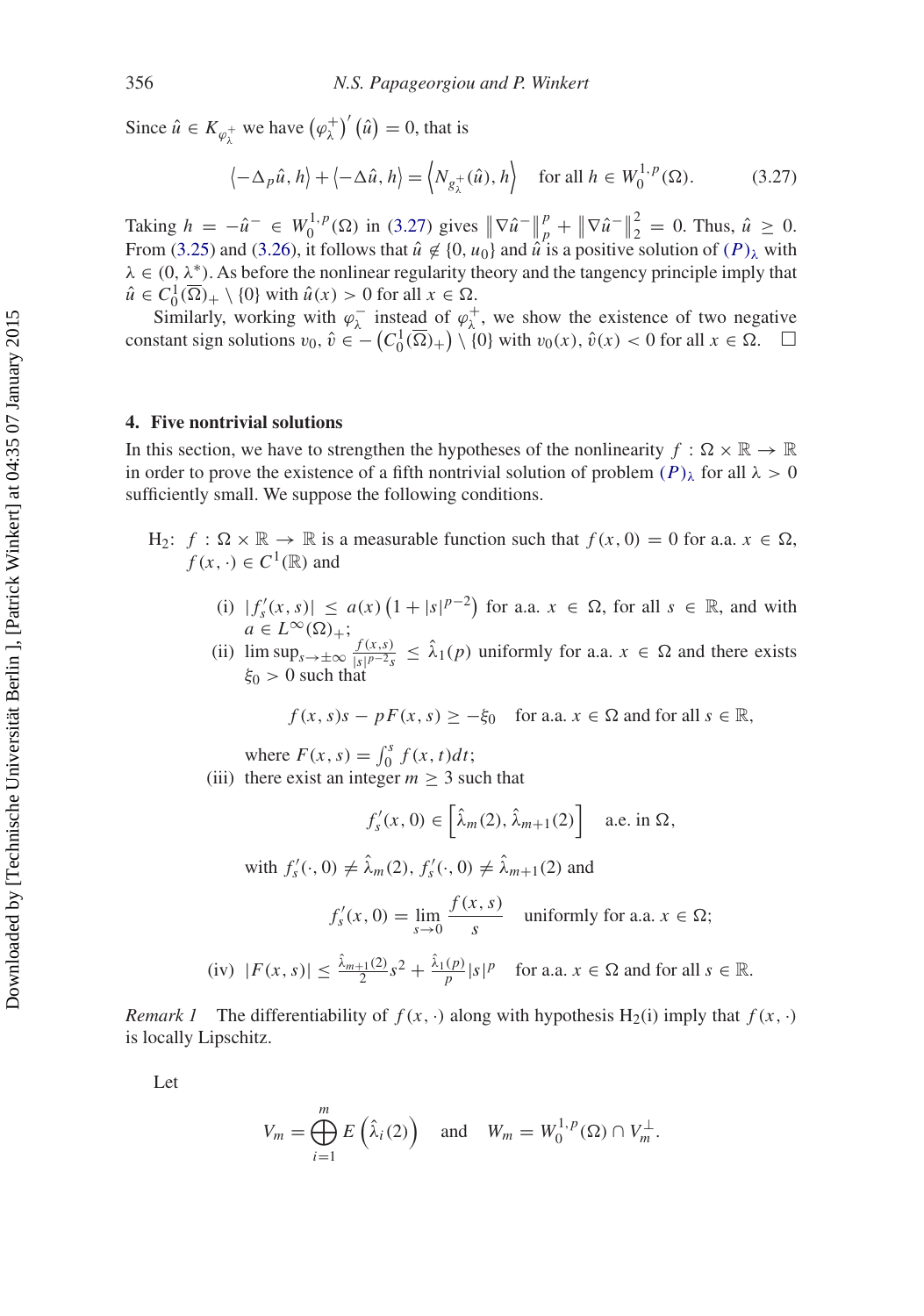Then we have

$$
W_0^{1,p}(\Omega) = V_m \bigoplus W_m \quad \text{and} \quad d_m = \dim V_m < \infty.
$$

In what follows let

$$
\partial B_{\rho}^{m} = \left\{ u \in V_m : \|u\|_{W_0^{1,p}(\Omega)} = \rho \right\}, \quad \rho > 0.
$$

<span id="page-15-2"></span>PROPOSITION 4.1 *If hypotheses H*<sub>2</sub> *hold, then we can find*  $\lambda_0^* \in (0, \lambda^*]$ *, where*  $\lambda^* > 0$  *is as in Proposition* [3.3](#page-9-4)*, such that for all*  $\lambda \in (0, \lambda_0^*)$  *there exists a number*  $\rho = \rho(\lambda) > 0$  *for which*

$$
\sup\left[\varphi_{\lambda}(u):u\in\partial B_{\rho}^{m}\right]<0.
$$

*Proof* Let  $\eta(x) = f'_s(x, 0)$ . Given  $\varepsilon > 0$ , by virtue of hypotheses H<sub>2</sub>(i),(iii), there exists a number  $c_7 = c_7(\varepsilon) > 0$  such that

<span id="page-15-0"></span>
$$
F(x, s) \ge \frac{1}{2} \left( \eta(x) - \varepsilon \right) s^2 - c_7 |s|^p \quad \text{for a.a. } x \in \Omega \text{ and for all } s \in \mathbb{R}.
$$
 (4.1)

Taking into account [\(4.1\)](#page-15-0), we obtain for  $u \in V_m$ 

$$
\varphi_{\lambda}(u) = \frac{1}{p} \|\nabla u\|_{p}^{p} + \frac{1}{2} \|\nabla u\|_{2}^{2} + \frac{\lambda}{q} \|u\|_{q}^{q} - \int_{\Omega} F(x, u) dx
$$
  
\n
$$
\leq \frac{1}{p} \|\nabla u\|_{p}^{p} + \frac{1}{2} \|\nabla u\|_{2}^{2} + \frac{\lambda}{q} \|u\|_{q}^{q} - \frac{1}{2} \int_{\Omega} \eta(x) u^{2} dx
$$
  
\n
$$
+ \frac{\varepsilon}{2} \|u\|_{2}^{2} + c_{7} \|u\|_{p}^{p}
$$
  
\n
$$
= \frac{1}{2} \left[ \|\nabla u\|_{2}^{2} - \int_{\Omega} \eta(x) u^{2} dx + \varepsilon \|u\|_{2}^{2} \right]
$$
  
\n
$$
+ \left[ \frac{1}{p} \|\nabla u\|_{p}^{p} + \frac{\lambda}{q} \|u\|_{q}^{q} + c_{7} \|u\|_{p}^{p} \right].
$$
 (4.2)

Because of  $u \in V_m$  and due to hypothesis H<sub>2</sub>(iii) along with Lemma [2.5\(](#page-4-3)b) we verify that

<span id="page-15-1"></span>
$$
\|\nabla u\|_2^2 - \int_{\Omega} \eta(x)u^2 dx \leq -\hat{\xi}_1 \|u\|_{H_0^1(\Omega)}^2.
$$

Since  $V_m$  is finite dimensional, it is clear that all norms of  $V_m$  are equivalent. Therefore, from [\(4.2\)](#page-15-1) and for  $\varepsilon > 0$  sufficiently small, we have

$$
\varphi_{\lambda}(u) \leq -c_8 \|u\|_{W_0^{1,p}(\Omega)}^2 + c_9 \left(\lambda \|u\|_{W_0^{1,p}(\Omega)}^q + \|u\|_{W_0^{1,p}(\Omega)}^p\right)
$$
  
= 
$$
\left[ -c_8 + c_9 \left(\lambda \|u\|_{W_0^{1,p}(\Omega)}^{q-2} + \|u\|_{W_0^{1,p}(\Omega)}^{p-2}\right) \right] \|u\|_{W_0^{1,p}(\Omega)}^2
$$

for some  $c_8 = c_8(\varepsilon)$ ,  $c_9 > 0$ .

We consider the function  $\hat{\beta}_{\lambda}(t) = \lambda t^{q-2} + t^{p-2}$  and recall that  $q < 2 < p$ . As in the proof of Proposition [3.3](#page-9-4) we can find  $\hat{\lambda}^* > 0$  such that for all  $\lambda \in (0, \hat{\lambda}^*)$  there exists  $\rho = \rho(\lambda) > 0$  for which

$$
\varphi_{\lambda}(u) < 0 \quad \text{for all } u \in \partial B_{\rho}^m.
$$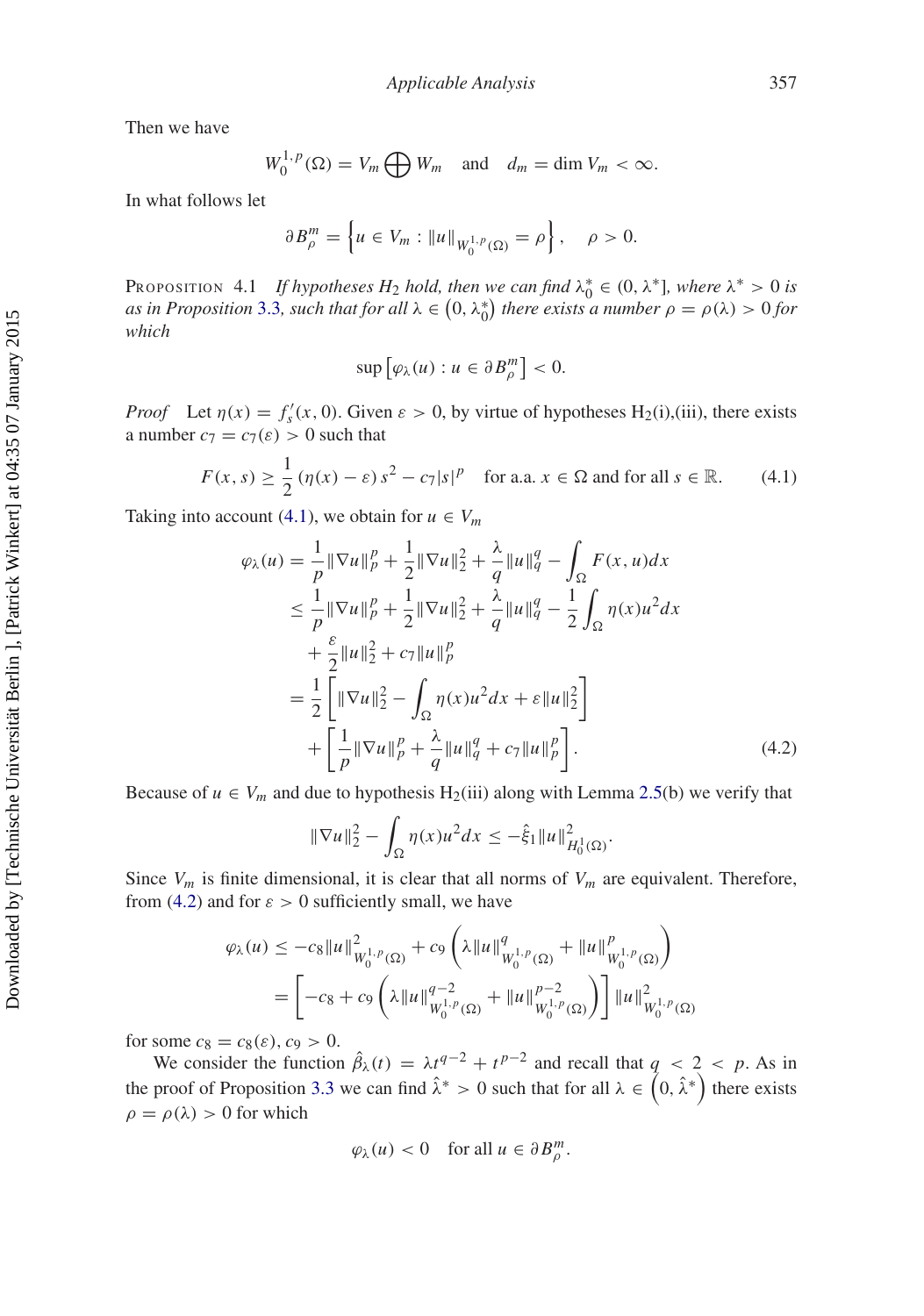Taking  $\lambda_0^* = \min \{ \hat{\lambda}^*, \lambda^* \}$  proves the assertion of the proposition.  $\Box$ 

<span id="page-16-0"></span>We have another useful result.

PROPOSITION 4.2 Let hypotheses  $H_2$  be satisfied and let  $\lambda > 0$ . Then there holds  $\left. \varphi _{\lambda }\right| _{W_{m}}\geq 0.$ 

*Proof* Taking into account [\(2.2\)](#page-3-1), [\(2.4\)](#page-4-1), as well as hypothesis H<sub>2</sub>(iv) we have for  $u \in W_m$ 

$$
\varphi_{\lambda}(u) = \frac{1}{p} \|\nabla u\|_{p}^{p} + \frac{1}{2} \|\nabla u\|_{2}^{2} + \frac{\lambda}{q} \|u\|_{q}^{q} - \int_{\Omega} F(x, u) dx
$$
  
\n
$$
\geq \frac{1}{p} \left[ \|\nabla u\|_{p}^{p} - \hat{\lambda}_{1}(p) \|u\|_{p}^{p} \right] + \frac{1}{2} \left[ \|\nabla u\|_{2}^{2} - \hat{\lambda}_{m+1}(2) \|u\|_{2}^{2} \right]
$$
  
\n
$$
\geq 0.
$$

Now we are ready to prove the complete multiplicity theorem concerning problem  $(P)_{\lambda}$ for all  $\lambda > 0$  sufficiently small.

THEOREM 4.3 If hypotheses  $H_2$  hold, then there exists  $\lambda_0^* > 0$  such that for all  $\lambda \in (0, \lambda_0^*]$ *problem*  $(P)$ <sub> $\lambda$ </sub> *admits at least five distinct nontrivial solutions* 

$$
u_0, \hat{u} \in C_0^1(\overline{\Omega})_+ \setminus \{0\}, \quad v_0, \hat{v} \in -\left(C_0^1(\overline{\Omega})_+\right) \setminus \{0\}, \quad and \quad y_0 \in C_0^1(\overline{\Omega}) \setminus \{0\}
$$

*such that*

Downloaded by [Technische Universität Berlin ], [Patrick Winkert] at 04:35 07 January 2015 Downloaded by [Technische Universität Berlin], [Patrick Winkert] at 04:35 07 January 2015

$$
u_0(x)
$$
,  $\hat{u}(x) > 0$  for all  $x \in \Omega$  and  $v_0(x)$ ,  $\hat{v}(x) < 0$  for all  $x \in \Omega$ .

*Proof* As it is always the case in multiplicity theorems, we assume that the energy functional  $\varphi_{\lambda}$  has a finite critical set or otherwise we already have a fifth solution and so we are done (recall that the critical points of the energy functional are solutions of our problem). From Proposition [3.5,](#page-11-3) we know that we can find  $\lambda^* > 0$  such that for all  $\lambda \in (0, \lambda^*)$  problem  $(P)_{\lambda}$  has at least four nontrivial constant sign solutions

$$
u_0, \hat{u} \in C_0^1(\overline{\Omega})_+ \setminus \{0\}
$$
 and  $v_0, \hat{v} \in -\left(C_0^1(\overline{\Omega})_+\right) \setminus \{0\}$ 

such that

$$
u_0(x)
$$
,  $\hat{u}(x) > 0$  for all  $x \in \Omega$  and  $v_0(x)$ ,  $\hat{v}(x) < 0$  for all  $x \in \Omega$ .

From Proposition [3.5,](#page-11-3) we know that  $u_0$  and  $v_0$  are local minimizers of  $\varphi_\lambda$ . Hence, due to  $(2.5),$  $(2.5),$ 

<span id="page-16-1"></span>
$$
C_k(\varphi_\lambda, u_0) = C_k(\varphi_\lambda, v_0) = \delta_{k,0} \mathbb{Z} \quad \text{for all } k \ge 0.
$$
 (4.3)

Furthermore, the proof of Proposition [3.5](#page-11-3) shows that  $\hat{u} \in C_0^1(\overline{\Omega})_+ \setminus \{0\}$  and  $\hat{v} \in -\left(C_0^1(\overline{\Omega})_+\right) \setminus \{0\}$  are critical points of  $\varphi_{\lambda}^+$  and  $\varphi_{\lambda}^-$ , respectively, of mountain-pass type such that

 $\Box$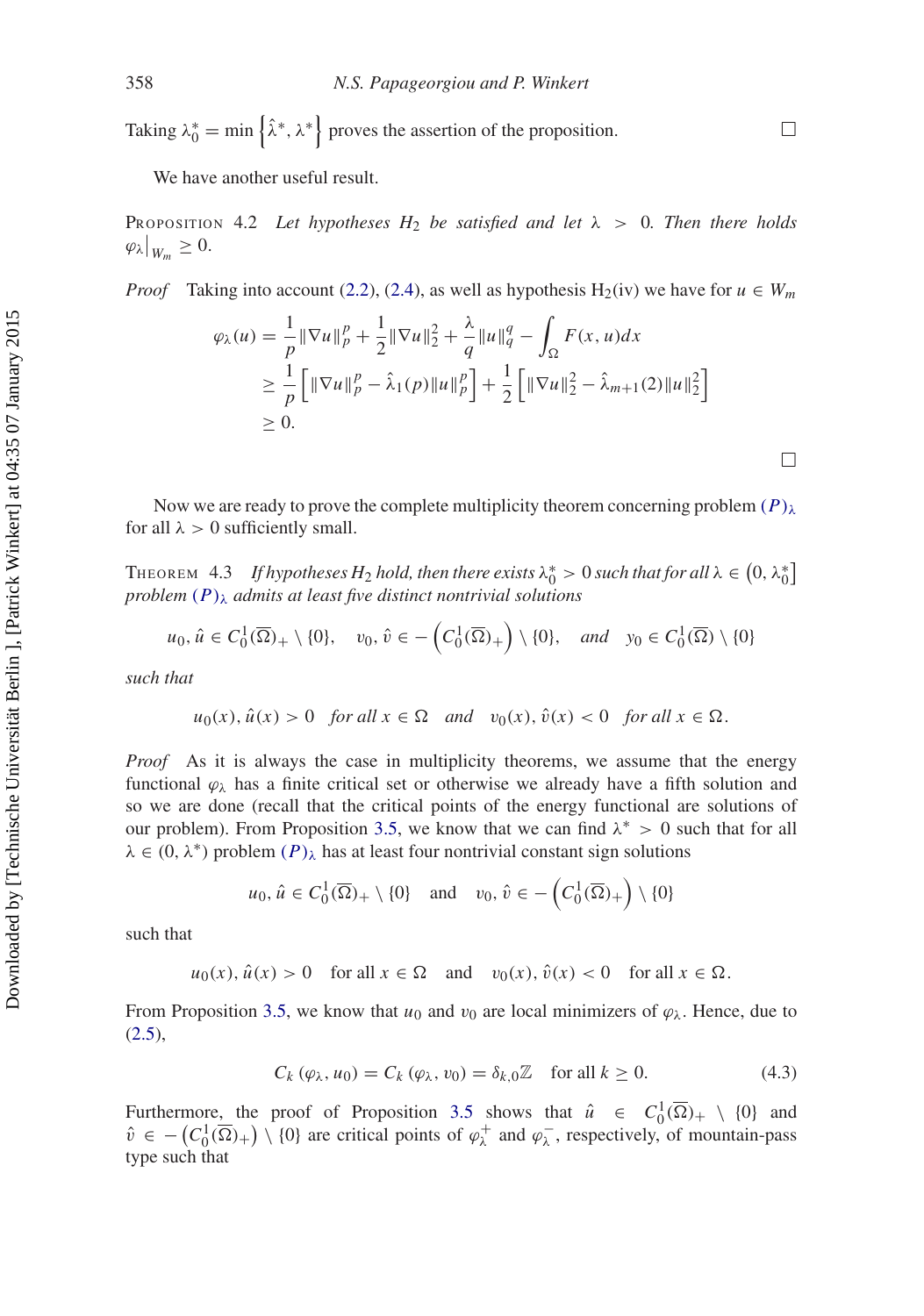*Applicable Analysis* 359

<span id="page-17-10"></span>
$$
0 < m_{\rho}^{+} \leq \varphi_{\lambda} \left( \hat{u} \right) \quad \text{and} \quad 0 < m_{\rho}^{-} \leq \varphi_{\lambda} \left( \hat{v} \right). \tag{4.4}
$$

Since  $\varphi_{\lambda}$  is coercive (see Proposition [3.1\)](#page-6-0), it is bounded from below. This fact along with Propositions [4.1,](#page-15-2) [4.2](#page-16-0) imply the existence of  $\lambda_0^* \in (0, \lambda^*]$  such that for all  $\lambda \in (0, \lambda_0^*)$  $\varphi_{\lambda}$  fulfills the assumptions of Theorem 3.1 in Perera [\[12](#page-18-2)]. Hence, we can find  $y_0 \in W_0^{1,p}(\Omega)$ such that

<span id="page-17-9"></span>
$$
y_0 \in K_{\varphi_\lambda}
$$
,  $\varphi_\lambda(y_0) < 0 = \varphi_\lambda(0)$ , and  $C_{d_m-1}(\varphi_\lambda, y_0) \neq 0$ . (4.5)

From [\(4.5\)](#page-17-9), it follows that *y*<sub>0</sub> is a nontrivial solution of  $(P)_{\lambda}$  for all  $\lambda \in (0, \lambda_0^*)$ . Since  $m \ge 3$ we note that  $d_m - 1 \geq 2$ . Therefore, from [\(4.3\)](#page-16-1) and [\(4.5\)](#page-17-9), we conclude that  $y_0 \notin \{u_0, v_0\}$  and from [\(4.4\)](#page-17-10) and [\(4.5\)](#page-17-9) it follows that  $y_0 \notin {\hat{u}, \hat{v}}$ . Finally, as before, the nonlinear regularity theory implies  $y_0 \in C_0^1(\overline{\Omega}) \setminus \{0\}$ . This finishes the proof.  $\Box$  $\Box$ 

*Remark 2* In contrast to the problems where the concavity enters in the nonlinearity with a positive sign (see Gasiński and Papageorgiou [[6\]](#page-17-5) and Hu and Papageorgiou [\[8](#page-17-7)]), here we are unable to show that the fifth solution  $y_0$  is nodal. It is an interesting open problem whether  $y_0$  has changing sign. Finally, we mention that we could have used the differential operator  $-\Delta_\nu u - \mu \Delta u$  with  $\mu > 0$  without any problem. For simplicity in the presentation, we have assumed that  $\mu = 1$ .

#### **Acknowledgement**

The authors wish to thank the anonymous referee for his/her corrections and remarks that improved the paper considerably.

### **References**

- <span id="page-17-0"></span>[1] Ambrosetti A, Brezis H, Cerami G. Combined effects of concave and convex nonlinearities in some elliptic problems. J. Funct. Anal. 1994;122:519–543.
- <span id="page-17-1"></span>[2] Bartsch T, Willem M. On an elliptic equation with concave and convex nonlinearities. Proc. Amer. Math. Soc. 1995;123:3555–3561.
- <span id="page-17-2"></span>[3] Li S, Wu S, Zhou H-S. Solutions to semilinear elliptic problems with combined nonlinearities. J. Differ. Equ. 2002;185:200–224.
- <span id="page-17-3"></span>[4] Wang Z-Q. Nonlinear boundary value problems with concave nonlinearities near the origin. NoDEA Nonlinear Differ. Equ. Appl. 2001;8:15–33.
- <span id="page-17-4"></span>[5] García Azorero JP, Peral Alonso I, Manfredi JJ. Sobolev versus Hölder local minimizers and global multiplicity for some quasilinear elliptic equations. Commun. Contemp. Math. 2000;2:385–404.
- <span id="page-17-5"></span>[6] Gasinski L, Papageorgiou NS. Multiple solutions for nonlinear Dirichlet problems with concave ´ terms. Math. Scand. 2014;113:206–247.
- <span id="page-17-6"></span>[7] Guo Z, Zhang Z.  $W^{1,p}$  versus  $C^1$  local minimizers and multiplicity results for quasilinear elliptic equations. J. Math. Anal. Appl. 2003;286:32–50.
- <span id="page-17-7"></span>[8] Hu S, Papageorgiou NS. Multiplicity of solutions for parametric *p*-Laplacian equations with nonlinearity concave near the origin. Tohoku Math. J. (2). 2010;62:137–162.
- <span id="page-17-8"></span>[9] Marano SA, Papageorgiou NS. Positive solutions to a Dirichlet problem with *p*-Laplacian and concave-convex nonlinearity depending on a parameter. Commun. Pure Appl. Anal. 2013;12:815–829.